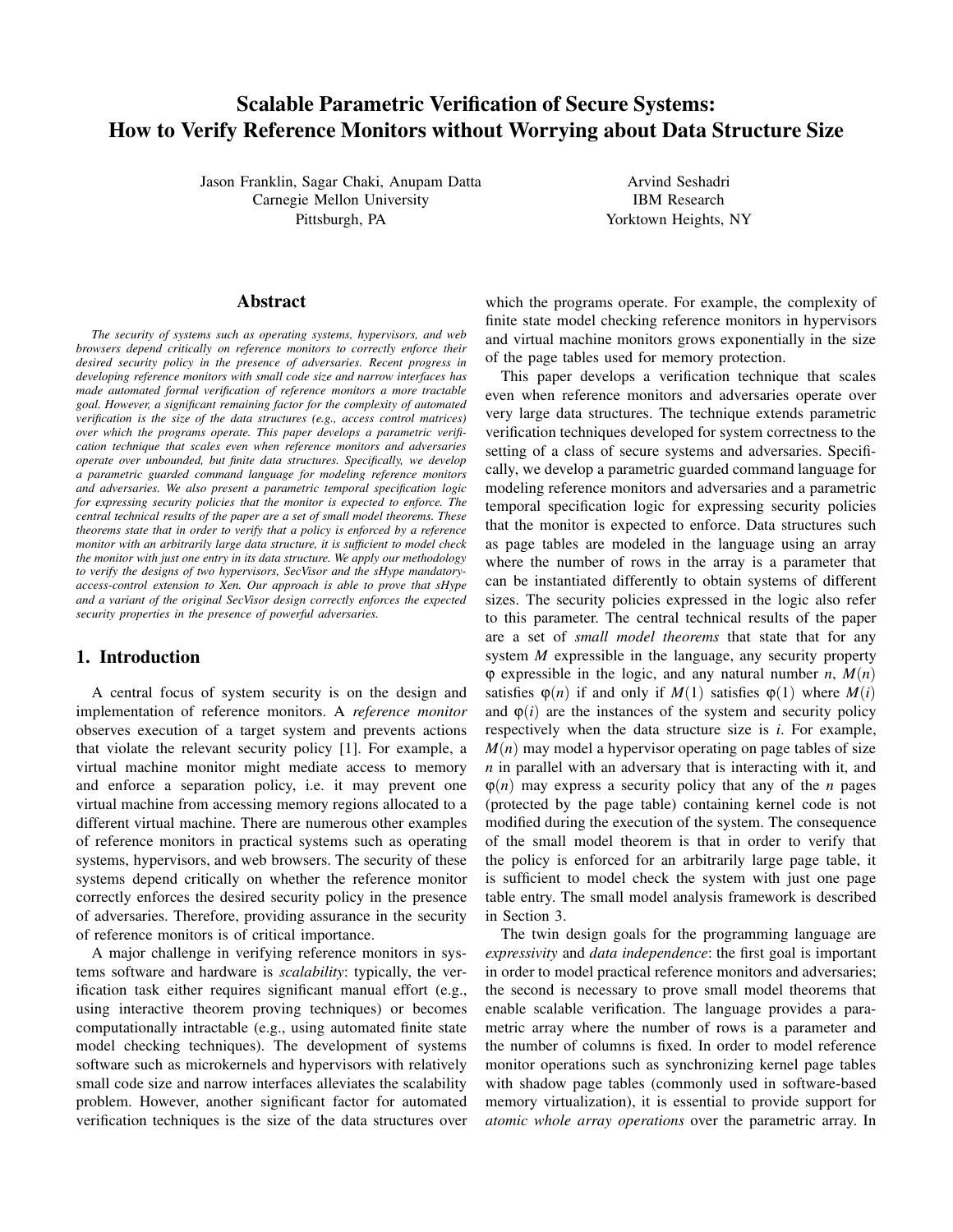addition, such whole array operations are needed in order to model an adversary that can non-deterministically set the values of an entire column of the parametric array (e.g., the permission bits in the kernel page table if the adversary controls the guest operating system). On the other hand, all operations are row-independent, i.e., the data values in one row of the parametric array do not affect the values in a different row. Also, the security properties expressible as reachability properties in the specification logic refer to properties that hold either in all rows of the array or in some row. Intuitively, it is possible to prove a small model theorem (Theorem 1) for all programs in the language with respect to such properties because of the row-independent nature of the operations. That is also the reason for the existence of the simulation relations necessary to prove the small model theorem for the temporal formulas in our specification logic (Theorem 2). The logic is expressive enough to capture separation-style access control policies commonly enforced by hypervisors and virtual machines as well as history-dependent policies (e.g., no message send after reading a sensitive file).

We apply this methodology to verify that the designs of two hypervisors—SecVisor [40] and the sHype [39] mandatoryaccess-control extension to Xen [3]—correctly enforce the expected security properties in the presence of adversaries. For SecVisor, we check the security policy that a guest operating system should only be able to execute user-approved code in kernel mode. The original version of SecVisor does not satisfy this property in a small model with one page table entry. We identify two attacks while attempting to model check the system, repair the design, and then successfully verify the small model. For sHype, we successfully check the Chinese Wall Policy [5], a well-known access control policy used in commercial settings. These applications are presented in Section 4. In addition, we further demonstrate the expressivity of the programming language by showing in Section 5 how to encode any finite state reference monitor that operates in a row-independent manner as a program; the associated security policy can be expressed in the logic.

This work builds on a line of work on data independence, introduced in an influential paper by Wolper [45]. He considered programs whose control flow behavior was completely independent of the data over which they operated. The motivating example for him was the alternating bit protocol. Subsequent work on parametric verification, which we survey in the related work section (Section 6), has relaxed this strong independence assumption to permit the control flow of the program to depend in limited ways on the data. The closest line of work to ours is by Emerson and Kahlon [9], and Lazic et al. on verifying correctness of cache coherence protocols [28], [29]. However, there are significant differences in our technical approach and results. In particular, since both groups focus on correctness and not security, they do not support the form of whole array operations that we do in order to model atomic access control operations in systems software as well as a non-deterministic adversary. Conclusions and directions for future work appear in Section 7.



Fig. 1. Functional overview of SecVisor;  $K = GUEST$  kernel;  $A =$  adversary;  $S =$  SecVisor; PM = physical memory; KPT and  $SPT =$  kernel and shadow page tables; shaded shape  $=$ active element; unshaded shape = data structure; direction of arrows indicate kind of access (read or write) of data structure by element.

# 2. Motivating Example: SecVisor

We use SecVisor [40], a security hypervisor, as our motivating example. We informally discuss the design of SecVisor below, and in subsequent sections show how our small model analysis approach enables us to model SecVisor, and verify that it satisfies the desired security properties even with arbitrarily large protection data structures (page tables).

SecVisor supports a single guest operating system, GUEST, which executes in two privilege levels – user mode and kernel mode. In addition, GUEST supports two types of executable code – approved and unapproved. We assume that the set of approved code is fixed in advance, and remains unchanged during system execution. Figure 1 shows a functional overview of SecVisor. We now describe SecVisor's protection mechanisms, adversary model and security properties.

Protection Mechanisms Memory is organized in pages, which are indexed and accessed via page tables. Each page table entry contains the starting address and other attributes (e.g., read-write-execute permissions, approved or unapproved status) of the corresponding page. GUEST maintains a Kernel Page Table (KPT). However, in order to provide the desired security guarantees even when GUEST is compromised, SecVisor sets its memory protection bits in a separate shadow page table (SPT). The SPT is used by the Memory Management Unit (MMU) to determine whether a process should be allowed to access a physical memory page. To provide adequate functionality, the SPT is synchronized with the KPT when necessary. This is useful, for example, when GUEST transitions between user and kernel modes, and when the permissions in KPT are updated.

Adversary Model. SecVisor's attacker controls everything except a minimal trusted computing base (TCB) – the CPU, MMU, and physical memory (PM). The attacker is able to read and write the KPT, and thus modify the SPT indirectly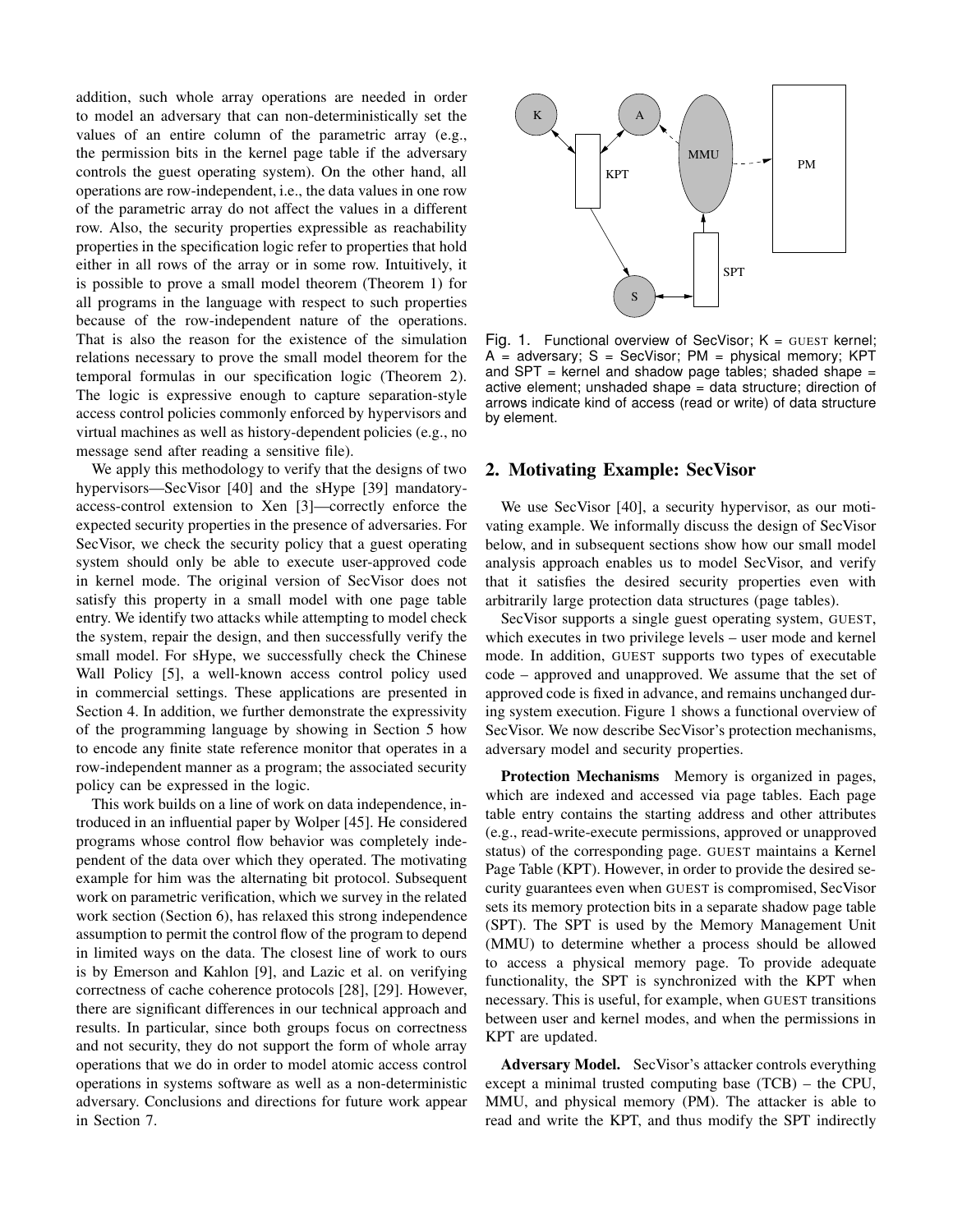via synchronization. Therefore, to achieve the desired security properties, it is critical that SecVisor's page table synchronization logic be correct. These capabilities model a very powerful and realistic attacker who is aware of vulnerabilities in GUEST's kernel and application software, and uses these vulnerabilities to locally or remotely exploit the system.

Security Properties. SecVisor's design goal is to ensure that only approved code executes in the kernel mode of GUEST. To this end, SecVisor requires that the following two properties be satisfied: (i) *execution integrity*, which mandates that GUEST should only execute instructions from memory pages containing approved code while in kernel mode, and (ii) *code integrity*, which stipulates that memory pages containing approved code should only be modifiable by SecVisor and its TCB. We now describe these two properties in more detail. We refer to memory pages containing approved and unapproved code as approved and unapproved pages, respectively.

*Execution Integrity.* We assume that only code residing in executable memory pages can be loaded and executed. Any attempt to violate this condition results in an exception. Therefore, to satisfy execution integrity we require that, in kernel mode, the executable permission of all unapproved memory pages are turned off.

*Code Integrity.* In general, memory pages are accessed by software executing on the CPU and peripheral devices (via DMA). Since all non-SecVisor code and all peripheral devices are outside SecVisor's TCB, the code integrity requirement reduces to the following property: approved pages should not be modifiable by any code executing on the CPU, except SecVisor, or by any peripheral device. Thus, to satisfy code integrity, SecVisor marks all approved pages as read-only to all entities other than itself and its TCB.

# 3. Small Model Analysis

In this section, we describe our small model analysis approach to analyze security properties of parametric systems. In our approach, a parametric system is characterized by a single parametric array P, which is instantiated to some finite but arbitrary size during any specific system execution (e.g., SecVisor's page tables). In addition, the system has a finite number of other variables (e.g., SecVisor's mode bit). Parametric systems are modeled as programs in our model parametric guarded command language (PGCL), while security properties of interest are expressed as formulas in our parametric temporal specification logic (PTSL). We prove small model theorems that imply that a PTSL property  $\varphi$  holds on a PGCL program *Prog* for arbitrarily large instantiations of P if and only if ϕ holds on *Prog* with a small instance of P. In the rest of this section, we present PGCL and PTSL, interleaved with the formal SecVisor model and security properties, as well as the small model theorems that enable parametric verification of SecVisor and other similar systems.

#### 3.1. PGCL Syntax

For simplicity, we assume that all variables in PGCL are Boolean. The parametric array P is two-dimensional, where the first dimension (i.e., number of rows) is arbitrary, and the second dimension (i.e., number of columns) is fixed. All elements of P are also Boolean. Note that Boolean variables enable us to encode finite valued variables, finite arrays with finite valued elements, records with finite valued fields, and relations and functions with finite domains over such variables.

Let K be the set of numerals corresponding to the natural numbers  $\{1,2,...\}$ . We fix the number of columns of P to some  $q \in K$ . Note that this does not restrict the set of systems we are able to handle since our technical results hold for any q. Let  $\top$  and  $\bot$  be, respectively, the representations of the truth values true and false. Let *B* be a set of Boolean variables, *I* be a set of variables used to index into a row of P, and n be the variable used to store the number of rows of P.

The syntax of PGCL is shown in Figure 2. Expressions in PGCL include natural numbers, Boolean variables, a parameterized array  $P_{n,q}$ , a variable i for indexing into  $P_{n,q}$ , a variable n representing the size of  $P_{n,q}$ , propositional expressions over Boolean variables and elements of  $P_{n,q}$ . For notational simplicity, we often write P to mean  $P_{n,q}$ . The commands in PGCL include guarded commands that update Boolean variables and elements of  $P_{n,q}$ , and parallel and sequential compositions of guarded commands. A guarded command executes by first evaluating the guard; if it is true, then the command that follows is executed. The parallel composition of two guarded commands executes by non-deterministically picking one of the commands to execute. The sequential composition of two commands executes the first command followed by the second command.

3.1.1. SecVisor in PGCL. We give an overview of our PGCL model of SecVisor followed by the PGCL program for SecVisor.

For our purposes, the key unbounded data structures maintained by SecVisor are the KPT and the SPT. Hence, we represent these two page tables using our parameterized array  $P_{n,q}$ . Without loss of generality, we assume that the KPT and the SPT have the same number of entries. Thus, each row of  $P_{n,q}$  represents a KPT entry, and the corresponding SPT entry. The columns of  $P_{n,q}$  – KPTRW, KPTX, KPTPA, SPTRW, SPTX and SPTPA – represent the permissions and page types of KPT and SPT entries. Specifically,  $P[i][KPTRW]$  and  $P[i][KPTX]$  refer to read/write and execute permissions for the i-th KPT entry. Also, P[i][KPTPA] refers to the type, i.e., kernel code (KC), kernel data (KD), or user memory (UM), of the page mapped by the i-th KPT entry. The SPTRW, SPTX, and SPTPA columns are defined analogously for SPT entries. Finally, the variable MODE indicates if the system is in KERNEL or USER mode.

The overall SecVisor program is a parallel composition of four guarded commands, as follows:

$$
\begin{array}{rcl} \texttt{SecVisor} & \equiv \\ \texttt{Kernel\_Entry} & \parallel \texttt{Kernel\_Exit} & \parallel \texttt{Sync} & \parallel \texttt{Attacker} \end{array}
$$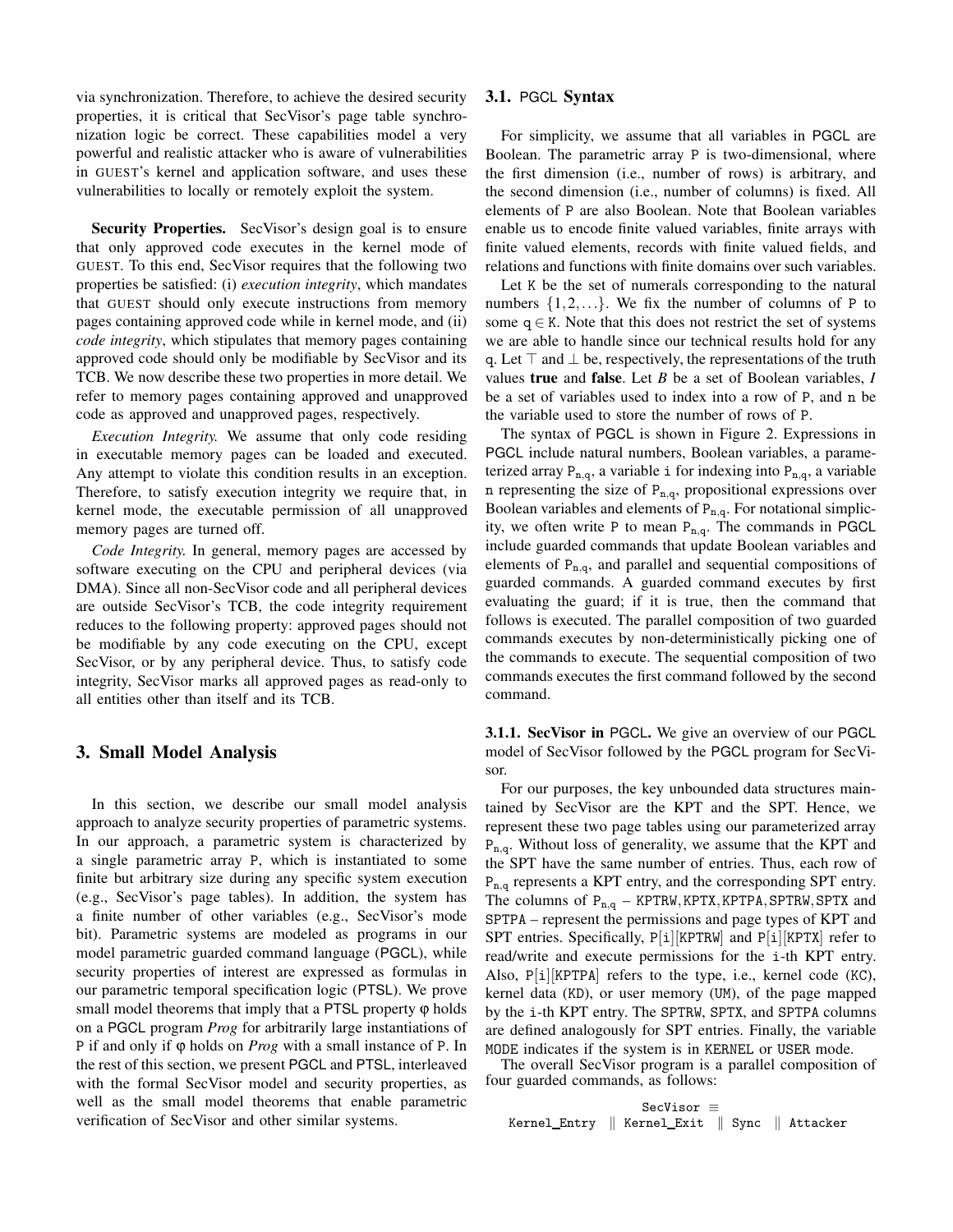| Natural Numerals                                                     | K              |                     |                                                                                                          |                                |
|----------------------------------------------------------------------|----------------|---------------------|----------------------------------------------------------------------------------------------------------|--------------------------------|
| Index Variable                                                       | i              |                     |                                                                                                          |                                |
| Boolean Variables                                                    | B              |                     |                                                                                                          |                                |
| Parameterized Expressions                                            | E              | $:=$                | $\top$   $\bot$   $\ast$   $\mathbf{E} \vee \mathbf{E}$   $\mathbf{E} \wedge \mathbf{E}$   $-\mathbf{E}$ |                                |
| Parameterized Expressions                                            | $\hat{E}$      | $:=$                | $\mathbf{E} \mid P_{n,q}[i][K]   \hat{E} \vee \hat{E}   \hat{E} \wedge \hat{E}  $ $-\hat{E}$             |                                |
| Instantiated Guarded Commands                                        | $G$            | $:=$                | $\mathbf{E} \circ C$                                                                                     | Simple guarded command         |
| Commands                                                             | $G$            | $:=$                | $\mathbf{E} \circ C$                                                                                     | Simple guarded command         |
| Commands                                                             | $G$            | $:=$                | $\mathbf{E} \circ C$                                                                                     | Assignment                     |
| Commands                                                             | $G$            | $:=$                | $\mathbf{B} := \mathbf{E}$                                                                               | Assignment                     |
| for i : $P_{n,q}$ do $\hat{E}$ ? $\hat{C}$ Parametric<br>Sequenceing |                |                     |                                                                                                          |                                |
| Parameterized Commons                                                | $\hat{C}$      | $:=$                | $P_{n,q}[i][K] := \hat{E}$                                                                               | Parameterized array assignment |
| Parameterized array assignment                                       | $\hat{C}$ $:=$ | $\hat{C}$ $\hat{C}$ | Sequenceing                                                                                              |                                |

Fig. 2. PGCL Syntax

These four guarded commands represent, respectively, entry to kernel mode, exit from kernel mode, page table synchronization, and attacker action. We now describe each of these commands in more detail. Note, in particular, the extensive use of whole array operations to model the protection mechanisms in SecVisor as well as the non-deterministic adversary updates to the KPT.

Kernel Entry. If the system is in user mode then a valid transition is to kernel mode. On a transition to kernel mode, SecVisor's entry handler sets the SPT such that the kernel code becomes executable and the kernel data and user memory become non-executable. This prevents unapproved code from being executed during kernel mode, and is modeled by the guarded command shown in Figure 3(a).

Kernel Exit. If the system is in kernel mode then a valid transition is to transition to user mode. On a transition to user mode, the program sets: (i) the mode to user mode, and (ii) the SPT such that user memory becomes executable and kernel code pages become non-executable. This is modeled by the guarded command shown in Figure 3(b).

Page Table Synchronization. SecVisor synchronizes the SPT with the KPT when the kernel: (i) wants to use a new KPT, or (ii) modifies or creates a KPT entry. An attacker can modify the kernel page table entries. Hence, SecVisor must prevent the attacker's modifications from affecting the SPT fields that enforce code and execution integrity. SecVisor's design specifies that to prevent adversary modification of sensitive SPT state, SecVisor may not copy permission bits from the kernel page table during synchronization with the shadow page table. We model this by the guarded command shown in Figure 3(c).

Attacker Action. The attacker arbitrarily modifies every field of every KPT entry, including the read/write permissions, execute permissions, and physical address mapping for user memory, kernel code, and kernel data. We model this by the guarded command shown in Figure 3(d) where the expression ∗ non-deterministically evaluates to either true or false.

# 3.2. PGCL Semantics

We present the operational semantics of PGCL as a relation on "stores". Let  $\mathbb N$  be the set of natural numbers and  $\mathbb B$  be the truth values  $\{true, false\}$ . For any numeral *k* we write  $\lfloor k \rfloor$  to mean the natural number represented by k in standard arithmetic. Often, we write  $k$  to mean  $\lceil k \rceil$  when the context disambiguates such usage. For two natural numbers *j* and *k* such that  $j \leq k$ , we write  $[j, k]$  to mean the set  $\{j, \ldots, k\}$ of numbers in the closed range between *j* and *k*. We write  $Dom(f)$  to mean the domain of a function *f*. Then, a store  $\sigma$ is a tuple  $(\sigma^B, \sigma^n, \sigma^P)$  such that:

- $\sigma^B : \mathbb{B} \to \mathbb{B}$  maps Boolean variables to  $\mathbb{B}$ ;
- $\bullet$   $\sigma^n : \mathbb{N}$  is the value of n;
- $\sigma^P : [1, \sigma^n] \times [1, \lceil q \rceil] \rightarrow \mathbb{B}$  is a function that maps P to a two-dimensional Boolean array.

Equivalently, by Currying, we also treat  $\sigma^P$  as a function of type  $[1, \sigma^n] \rightarrow [1, \lceil q \rceil] \rightarrow \mathbb{B}$ . In the rest of this paper, we omit the relevant superscript of  $\sigma$  when it is clear from the context. For example, we write  $\sigma(b)$  to mean  $\sigma^B(b)$ . The rules for evaluating PGCL expressions under stores are presented in Figure 4. These rules are defined via induction on the structure of expressions. To define the semantics of PGCL, we have to first present the notion of store projection.

**Definition 1** (Store Projection). *Let*  $\sigma = (\sigma^B, \sigma^n, \sigma^P)$  *be any store. For*  $i \in [1, \sigma^n]$  *we write*  $\sigma \downharpoonright i$  *to mean the store*  $(\sigma^B, 1, X)$ *such that*  $X(1) = \sigma^P(i)$ *.* 

Intuitively,  $\sigma \mid i$  is constructed by retaining  $\sigma^B$ , setting  $\sigma^n$  to 1, and projecting away all but the *i*-th row from  $\sigma^P$ . Note that since projection retains  $\sigma^B$ , it does not affect the evaluation of expressions that do not refer to elements of  $P_{n,q}$ .

We overload the  $\cdot[\cdot \mapsto \cdot]$  operator in the following way. First, for any function  $f: X \to Y$ ,  $x \in X$  and  $y \in Y$ , we write  $f[x \mapsto y]$ to mean the function that is identical to  $f$ , except that  $x$  is mapped to *y*. Second, for any PGCL expression or guarded command X, variable v, and expression e, we write  $X[v \mapsto$ e] to mean the result of replacing all occurrences of v in X simultaneously with e.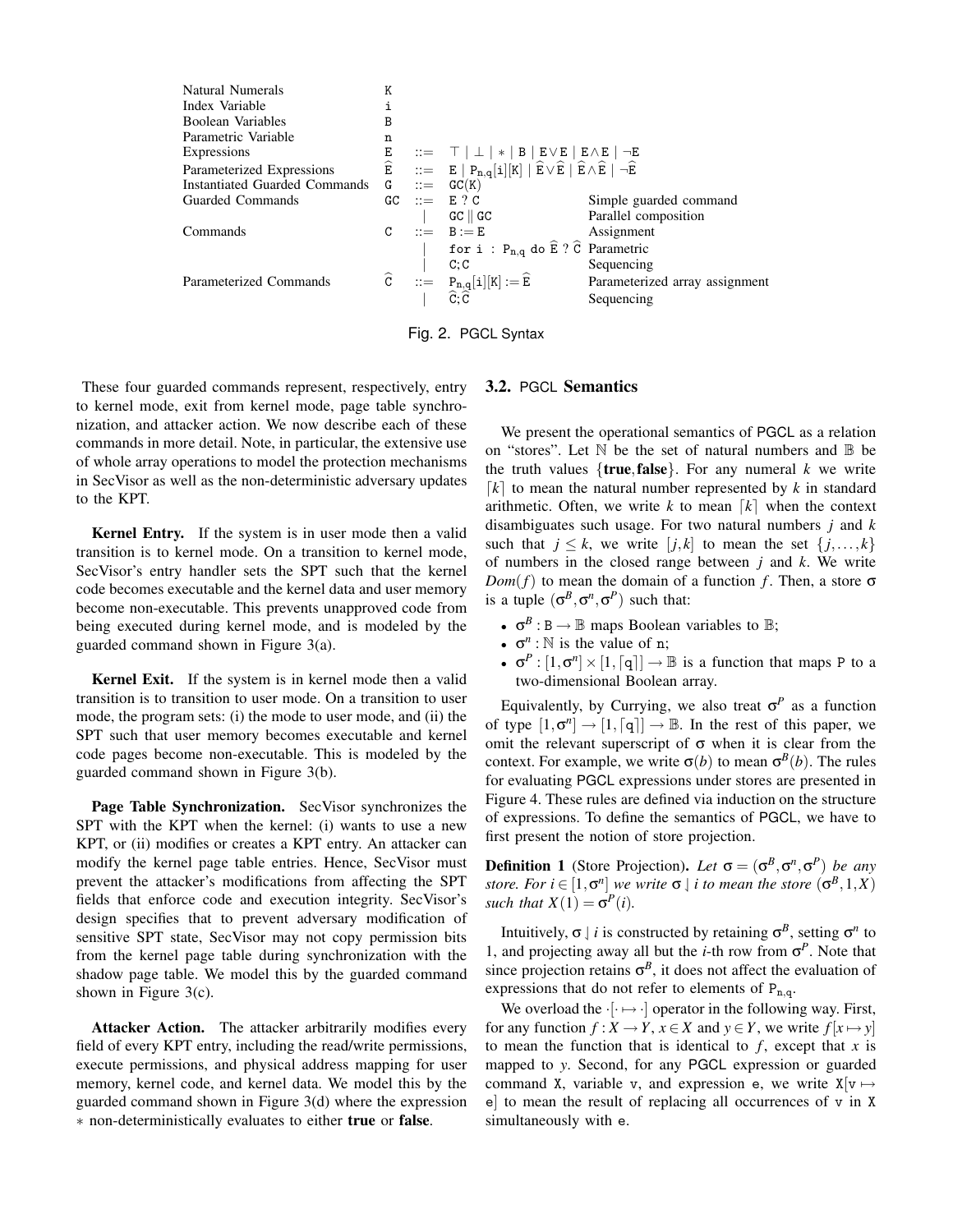Kernel Entry ≡ ¬kernelmode ? kernelmode := ⊤; for i : Pn,<sup>q</sup> do Pn,q[i][SPTPA] = UM ? Pn,q[i][SPTRW] := ⊤;Pn,q[i][SPTX] := ⊥; for i : Pn,<sup>q</sup> do Pn,q[i][SPTPA] = KC ? Pn,q[i][SPTRW] := ⊥;Pn,q[i][SPTX] := ⊤; for i : Pn,<sup>q</sup> do Pn,q[i][SPTPA] = KD ? Pn,q[i][SPTRW] := ⊤;Pn,q[i][SPTX] := ⊥ Kernel Exit ≡ kernelmode ? kernelmode := ⊥; for i : Pn,<sup>q</sup> do Pn,q[i][SPTPA] = UM ? Pn,q[i][SPTRW] := ⊤;Pn,q[i][SPTX] := ⊤; for i : Pn,<sup>q</sup> do Pn,q[i][SPTPA] = KC ? Pn,q[i][SPTRW] := ⊥;Pn,q[i][SPTX] := ⊥; for i : Pn,<sup>q</sup> do Pn,q[i][SPTPA] = KD ? Pn,q[i][SPTRW] := ⊤;Pn,q[i][SPTX] := ⊥ Sync ≡ ⊤ ? for i : Pn,<sup>q</sup> do ⊤ ? Pn,q[i][SPTPA] := Pn,q[i][KPTPA] (c) Attacker ≡ ⊤ ? for i : Pn,<sup>q</sup> do Pn,q[i][KPTPA] := ∗; Pn,q[i][KPTRW] := ∗; Pn,q[i][KPTX] := ∗ (a) (b) (d)

Fig. 3. PGCL program for SecVisor.

Store Transformation. For any PGCL command c and stores  $\sigma$  and  $\sigma'$ , we write  $\{\sigma\}$  c  $\{\sigma'\}$  to mean that  $\sigma$  is transformed to  $\sigma'$  by the execution of c. The rules defining  $\{\sigma\}$  c  $\{\sigma'\}$ , via induction on the structure of c, are shown in Figure 5. Most of the definitions are straightforward. For example, the "GC" rule states that  $\sigma$  is transformed to  $\sigma'$ by executing the guarded command e ? c if: (i) the guard e evaluates to true under  $\sigma$ , and (ii)  $\sigma$  is transformed to  $\sigma'$ by executing the command c.

The "Unroll" rule states that if c is a for loop, then  $\{\sigma\}$  c  $\{\sigma'\}$  if there exists appropriate intermediate stores that represent the state of the system after the execution of each iteration of the loop. The premise of the "Unroll" rule involves the instantiation of the loop variable i with specific values. This is achieved via the ≫ notation, which we define next.

Definition 2 (Loop Variable Instantiation). *Let* σ *and* σ ′ *be two stores such that*  $\sigma^n = \sigma^m = N$ *, and*  $\hat{\mathbf{e}}$  ?  $\hat{\mathbf{c}} \in \hat{\mathbf{E}}$  ?  $\hat{\mathbf{c}}$  *be a guarded command containing the index variable* i*. Then for*  $\alpha$ *any*  $[j] \in [1, N]$ *, we write*  $\{\sigma\}$  ( $\hat{\epsilon}$  ?  $\hat{\epsilon}$ )( $i \gg j$ )  $\{\sigma'\}$  *to mean:* 

$$
\{\sigma \mid [j]\}\ (\widehat{e} \ ? \widehat{c})[i \mapsto 1] \ {\sigma' \mid [j]\} \bigwedge
$$

$$
\forall k \in [1, N] \cdot k \neq [j] \Rightarrow \sigma^P(k) = \sigma^P(k)
$$

Thus,  $\{\sigma\}$  ( $\hat{\epsilon}$  ?  $\hat{\epsilon}$ )( $i \gg j$ )  $\{\sigma'\}$  means that  $\sigma'$  is obtained from  $\sigma$  by first replacing i with j in  $\hat{e}$  ?  $\hat{c}$ , and then executing the resulting guarded command.

#### 3.3. Specification Logic

Next we present our specification logic. We support two types of specifications – reachability properties and temporal logic specifications. Reachability properties are useful for checking whether the target system is able to reach a state that exhibits a specific condition, e.g., a memory page storing kernel code is made writable. Reachability properties are expressed via "state formulas". In addition, state formulas are also used to specify the initial condition under which the target system begins execution.

Syntax. The syntax of state formulas is defined in Figure 6. Note that we support three distinct types of state formulas – universal, existential, and generic – which differ in the way they quantify over rows of the parametric array P. Specifically, universal formulas allow one universal quantification over P, existential formulas allow one existential quantification over P, while generic formulas allow one universal and one existential quantification over P.

In contrast, temporal logic specifications enable us to verify a rich class of properties over the sequence of states observed during the execution of the target system, e.g., once a sensitive file is read, in all future states network sends are forbidden. In our approach, such specifications are expressed as formulas of the temporal logic PTSL. In essence, PTSL is a subset of the temporal logic ACTL\* [7] with USF as atomic propositions.

SecVisor's Security Properties in PTSL. We now formalize SecVisor's security properties in our specification logic. We assume that only kernel code is approved by SecVisor, and vice versa. We require that SecVisor begins execution in KERNEL mode, where only kernel code pages are executable. Thus, the initial state of SecVisor is expressed by the following USF state formula:

$$
\phi_{init} \triangleq \mathtt{MODE} = \mathtt{KERNEL} \wedge \forall \mathtt{i. P[i][SPTX]} \Rightarrow (\mathtt{P[i][SPTPA]} = \mathtt{KC})
$$

In addition, the execution and code integrity properties are expressed in our specification logic as follows:

1) Execution Integrity: Recall that this property requires that in kernel mode, only kernel code should be executable. It is stated as follows:

$$
\phi_{\textit{exec}} \triangleq \texttt{MODE} = \texttt{KERNEL} \Rightarrow (\forall \texttt{i.P[i][SPTX]} \Rightarrow (\texttt{P[i][SPTPA]} = \texttt{KC}))
$$

To verify this property, we check if the system is able to reach a state where its negation holds. The negation of ϕ*exec* is expressed as the following ESF state formula:

$$
\neg \phi_{exec} \triangleq \mathtt{MODE} = \mathtt{KERNEL} \land (\exists \mathtt{i} \centerdot \mathtt{P}[\mathtt{i}][\mathtt{SPTX}] \land \neg (\mathtt{P}[\mathtt{i}][\mathtt{SPTPA}] = \mathtt{KC}))
$$

2) Code Integrity: Recall that this property requires that every kernel code page should be read-only. It is expressed as follows:

$$
\varphi_{code} \triangleq \forall \mathtt{i}.((\mathtt{P}[\mathtt{i}][\mathtt{SPTPA}] = \mathtt{KC}) \Rightarrow (\neg \mathtt{P}[\mathtt{i}][\mathtt{SPTRW}]))
$$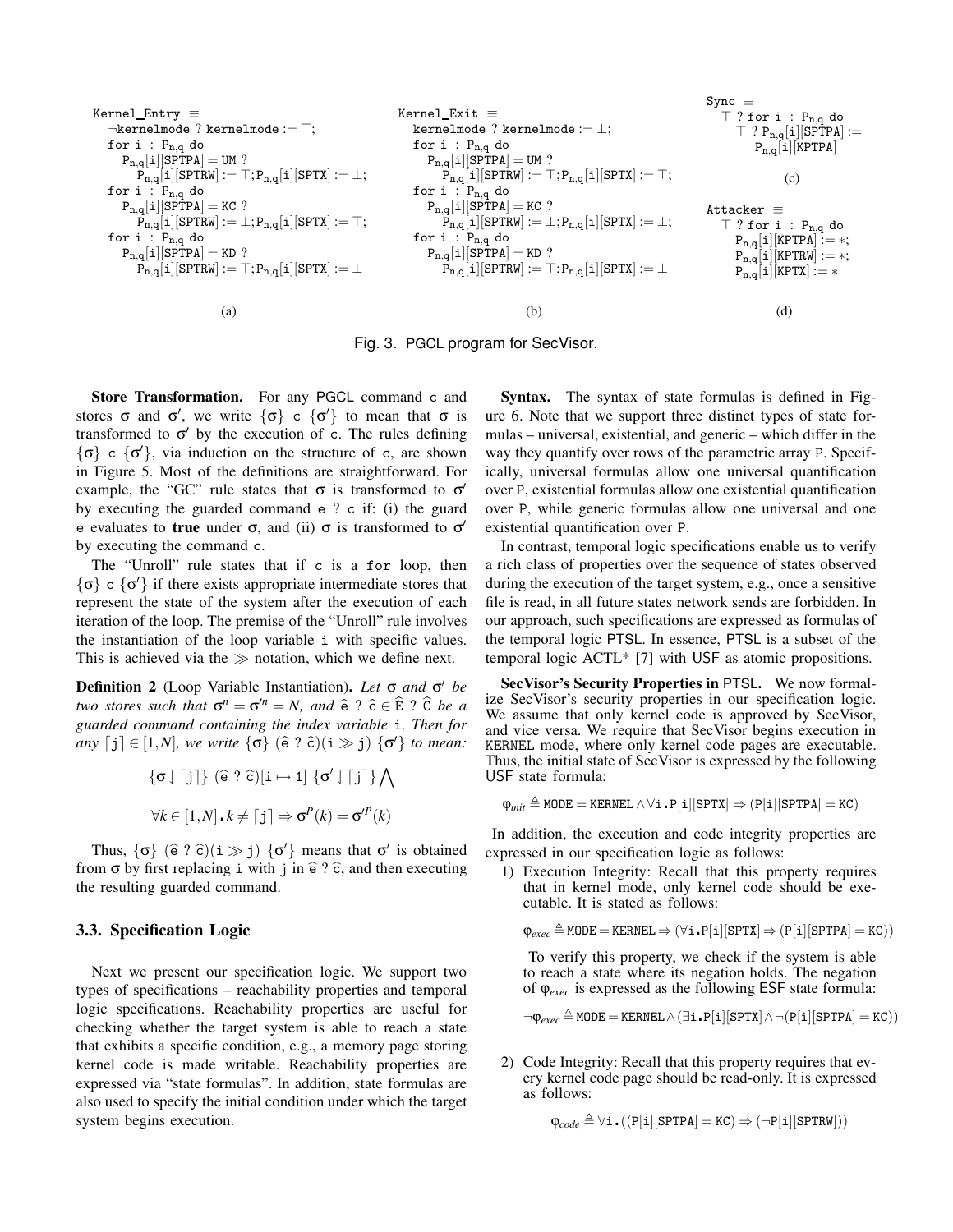$$
\frac{\langle \top, \sigma \rangle \to \text{true}}{\langle \top, \sigma \rangle \to \text{false}} \qquad \frac{\langle \bot, \sigma \rangle \to \text{false}}{\langle *, \sigma \rangle \to \text{true}} \qquad \frac{\langle *, \sigma \rangle \to \text{true}}{\langle *, \sigma \rangle \to \text{false}}
$$
\n
$$
\frac{b \in dom(\sigma^B)}{\langle b, \sigma \rangle \to \sigma^B(b)} \qquad \frac{[k] \leq \sigma^n \qquad [1] \leq [q]}{\langle p_{n,q}[k][1], \sigma \rangle \to \sigma^C([k], [1])}
$$
\n
$$
\frac{\langle e, \sigma \rangle \to t \qquad \langle e', \sigma \rangle \to t'}{\langle e \lor e', \sigma \rangle \to t''} \text{ where } t'' = \text{true if } t = \text{true or } t' = \text{true, and } t'' = \text{false otherwise.}
$$
\n
$$
\frac{\langle e, \sigma \rangle \to t \qquad \langle e', \sigma \rangle \to t''}{\langle -e, \sigma \rangle \to t''} \text{ where } t'' = \text{true if } t = \text{true and } t' = \text{true, and } t'' = \text{false otherwise.}
$$
\n
$$
\frac{\langle e, \sigma \rangle \to t}{\langle -e, \sigma \rangle \to t''} \text{ where } t' = \text{true if } t = \text{false, and } t' = \text{false otherwise.}
$$
\n
$$
\frac{\sigma^n = \sigma^n = [k] \qquad \{\sigma\} \text{ g} \in \{\sigma'\}}{\{\sigma\} \text{ g} \in \{\sigma'\}} \text{parameter Instantiation} \qquad \frac{\{\sigma\} \in \{\sigma''\} \quad \{\sigma''\} \circ t' \quad \{\sigma'\}}{\{\sigma\} \text{ s-cy}} \text{Sequenceial}
$$
\n
$$
\frac{\sigma^n = N \qquad \exists \sigma_1, \dots, \sigma_{N+1}, \sigma = \sigma_1 \land \sigma' = \sigma_{N+1} \land \forall [j] \in [1, N], \{\sigma_{[j]}\} \quad (\hat{e}, \hat{e}) \in \{\sigma'\} \text{ s}}{\{\sigma\} \text{ for } i : P_{n,q} \text{ do } \hat{e} \in \{\sigma'\}} \text{ (else } \sigma \text{ is the same})$.
$$
\n
$$
\frac{\langle e, \sigma \rangle \to \text{true} \quad \{\sigma\} \text{
$$

Fig. 5. Rules for commands

To verify this property, we check if the system is able to reach a state where its negation holds. The negation of ϕ*code* is expressed as the following ESF state formula:

$$
\neg \phi_{code} \triangleq \exists i . ((P[i][SPTPA] = KC) \land P[i][SPTRW])
$$

Semantics. We now present the semantics of our specification logic. We start with the notion of satisfaction of formulas by stores.

Definition 3. *The satisfaction of a formula* π *by a store* σ *(denoted*  $\sigma = \pi$ *) is defined, by induction on the structure of*  $\pi$ *, as follows:*

- $\sigma \models b \text{ iff } \sigma^B(b) = \text{true}.$
- $\bullet \ \sigma \models P_{n,q}[k][1]$  *iff*  $\lceil k \rceil \leq \sigma^n$  and  $\sigma^P(\lceil k \rceil, \lceil 1 \rceil) =$  true.
- $σ$  $\models \neg π$  *iff*  $σ$  $\not\models π$ .

 $\{\sigma\}$  P<sub>n,q</sub>[i]

- $\sigma \models \pi_1 \wedge \pi_2$  *iff*  $\sigma \models \pi_1$  *and*  $\sigma \models \pi_2$ *.*
- $\sigma$   $\models \pi_1 \vee \pi_2$  *iff*  $\sigma$   $\models \pi_1$  *or*  $\sigma$   $\models \pi_2$ *.*
- $\bullet$   $\sigma \models \forall i \cdot \pi \text{ iff } \forall i \in [1, \sigma^n] \cdot \sigma \downarrow i \models \pi[i \mapsto 1].$
- $\bullet \ \sigma \models \exists i \, \ldotp \pi \ \text{iff} \ \exists i \in [1, \sigma^n] \, \ldotp \sigma \downarrow i \models \pi[i \mapsto 1].$

The definition of satisfaction of Boolean formulas and the logical operators are standard. Parametric formulas, denoted  $P_{n,q}[k][1]$ , are satisfied if and only if the index k is in bounds, and the element at the specified location is true. An universally quantified formula,  $\forall i \cdot \pi$ , is satisfied by  $\sigma$  if and only if all projections of  $\sigma$  satisfy  $\pi[i \mapsto 1]$ . Finally, an existentially quantified formula,  $\exists i \cdot \pi$ , is satisfied by  $\sigma$  if and only if there exists a projection of  $\sigma$  that satisfies  $\pi[i \mapsto 1]$ .

We now present the semantics of a PGCL program as a *Kripke structure*. We use this Kripke semantics subsequently to prove a small model theorem for PTSL specifications.

Kripke Semantics. Let gc be any PGCL guarded command and  $k \in K$  be any numeral. We denote the set of stores  $\sigma$  such that  $\sigma^n = [\kappa]$ , as  $Store(gc(k))$ . Note that  $Store(gc(k))$ is finite. Let *Init* be any formula and  $AP = USE$  be the set of atomic propositions. Intuitively, a Kripke structure  $M(gc(k),Init)$  over AP is induced by executing  $gc(k)$  starting from any store  $\sigma \in \text{Store}(\text{gc}(k))$  that satisfies *Init*.

Definition 4. *Let Init* ∈ USF *be any formula. Formally,*  $M(\text{gc}(k),Init)$  *is a four tuple*  $(S, I, T, L)$ *, where:* 

- $S = Store(gc(k))$  *is a set of states;*
- $I = \{\sigma | \sigma \models Init\}$  *is a set of initial states;*
- $T = \{ (\sigma, \sigma') | \{ \sigma \} g c(k) {\sigma'} \}$  *is a transition relation given by the operational semantics of* PGCL*; and*
- $L: S \rightarrow 2^{AP}$  *is the function that labels each state with the set of propositions true in that state; formally,*

$$
\forall \sigma \in \mathcal{S} \centerdot \mathcal{L}(\sigma) = \{\phi \in AP \mid \sigma \models \phi\}
$$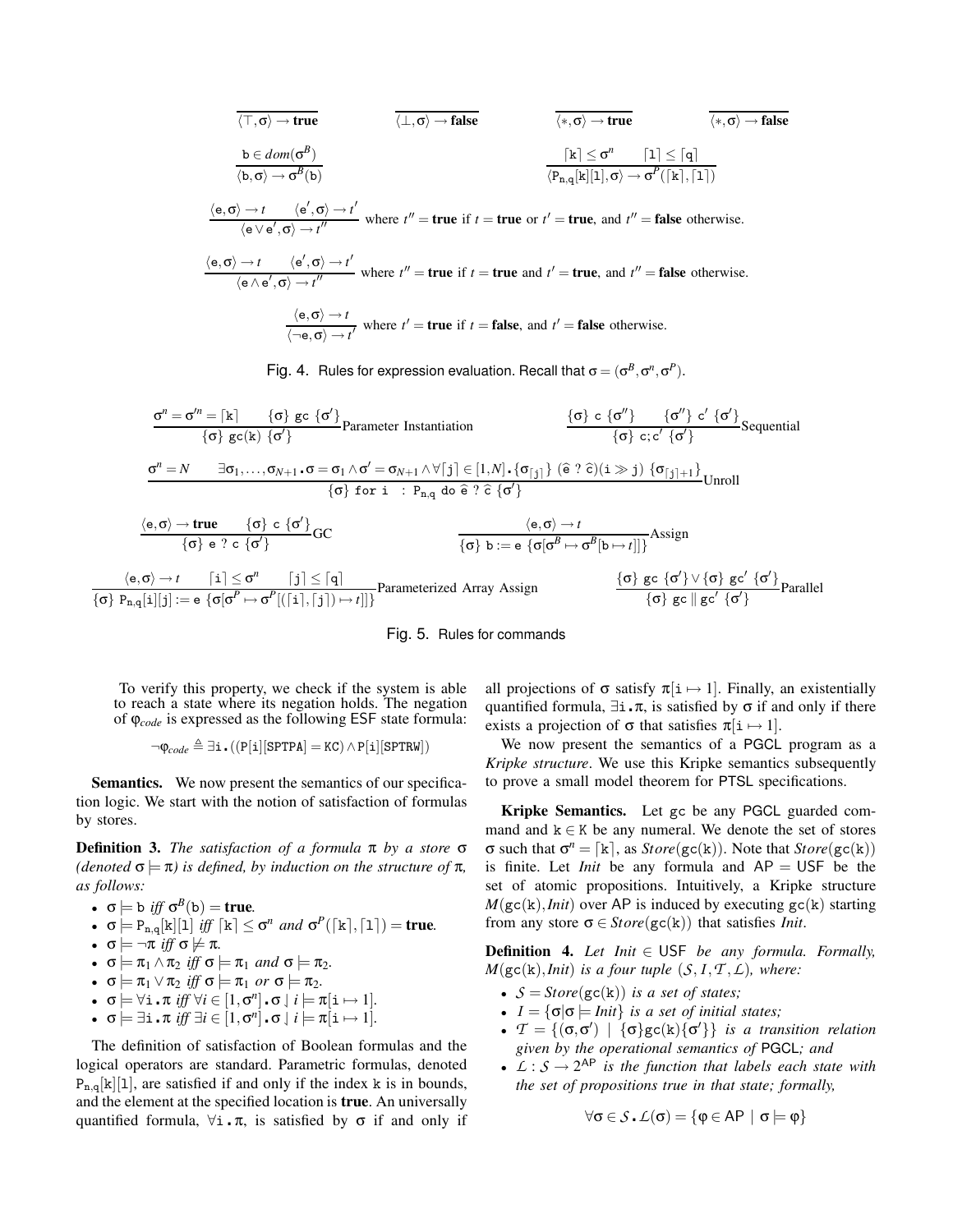Basic Propositions BP  $::= b , b \in B$  $\neg BP$ | BP∧BP Parametric Propositions  $PP(i) ::= \{P_{n,q}[i][1] | [1] \leq [q]\}$  $\neg PP(i)$  $PP(i) \wedge PP(i)$ Universal State Formulas USF ::= BP  $\forall i.PP(i)$  $BP \wedge \forall i.PP(i)$ Existential State Formulas ESF ::= BP  $\exists i.PP(i)$  $BP \wedge \exists i.PP(i)$ Generic State Formulas GSF ::= USF | ESF | USF∧ESF PTSL Path Formulas TLPF ::= TLF "state formula" | TLF∧TLF "conjunction" | TLF∨TLF "disjunction" **X** TLF "in the next state" TLF U TLF "until" **PTSL** Formulas  $TLF ::= USF | \neg USF$  "propositions and their negations" | TLF∧TLF "conjunction" TLF∨TLF "disjunction"<br> **A TLPF** "for all comp "for all computation paths"

Fig. 6. Syntax of PTSL

If  $\phi$  is a PTSL formula, then *M*,  $\sigma \models \phi$  means that  $\phi$  holds at state σ in the Kripke structure *M*. We use a standard inductive definition of the relation  $\models$  [7]. Informally, an atomic proposition  $\pi$  holds at  $\sigma$  iff  $\sigma \models \pi$ ; A  $\phi$  holds at  $\sigma$  if  $\phi$  holds on all possible (infinite) paths starting from σ. TLPF formulas hold on paths. Informally, a TLF formula  $\phi$  holds on a path  $\Pi$ iff it holds at the first state of  $\Pi$ ;  $X \phi$  holds on a path  $\Pi$  iff  $\phi$ holds on the suffix of  $\Pi$  starting at second state of  $\Pi$ ;  $\phi_1 \mathbf{U} \phi_2$ holds on  $\Pi$  if  $\phi_1$  holds on suffixes of  $\Pi$  until  $\phi_2$  begins to hold. The definitions for  $\neg$ ,  $\wedge$  and  $\vee$  are standard.

# 3.4. Small Model Theorem

We now present two small model theorems – one for reachability properties, and one for PTSL specifications. Both theorems relate the behavior of a PGCL program when P has arbitrarily many rows to its behavior when P has a single row. We defer the proofs of the theorems to Section 3.5.

Definition 5. *A Kripke structure M*(gc(k),*Init*) *exhibits a formula*  $\varphi$  *iff there is a reachable state*  $\sigma$  *of*  $M(\text{gc}(k), Int)$ *such that*  $\sigma \models \varphi$ *.* 

Theorem 1 (Small Model Safety 1). *Let* gc(k) *be any instantiated guarded command. Let* ϕ ∈ GSF *be any generic state formula, and Init* ∈ USF *be any universal state formula. Then*  $M(\text{gc}(k),Init)$  *exhibits*  $\varphi$  *iff*  $M(\text{gc}(1),Init)$  *exhibits*  $\varphi$ *.* 

We now prove a small model theorem that relates Kripke structures via simulation. The following example motivates the form of Theorem 2.

Example 1. *Consider the example of a system that restricts message transmission after a principal accesses sensitive data. Suppose the system consists of an arbitrary number of principals, each of whom is modeled by a row of* P*. Also, suppose that the columns* READ *and* SEND *represent, respectively, that the sensitive data has been read, and that a message has been* *transmitted. Then, the fact that no principal has read sensitive data is encoded by the following* USF *proposition:*

$$
NotRead \triangleq \forall \mathtt{i.} \neg \mathtt{P}_{\mathtt{n},\mathtt{q}}[\mathtt{i}][\mathtt{READ}]
$$

*Also, the fact that no principal has sent a message is encoded by the following* USF *proposition:*

$$
NotSent \triangleq \forall \mathtt{i.} \neg \mathtt{P}_{\mathtt{n},\mathtt{q}}[\mathtt{i}][\mathtt{SEND}]
$$

*Therefore, our security property is expressed by the following* PTSL *formula:*

$$
AG(NotRead \vee AXG(NotSent))
$$

*where* Gφ *is a path formula meaning that* φ *holds at all states of a path, and is a shorthand for* (φ U false)*. Proving this temporal formula with a small model requires the following small model theorem.*

Simulation. The following small model theorem relies on that fact that PTSL formulas are preserved by simulation between Kripke structures. We use the standard definition of simulation [7], as presented next.

**Definition 6.** Let  $M_1 = (S_1, I_1, T_1, L_1)$  *an*  $M_2 = (S_2, I_2, T_2, L_2)$ *be two Kripke structures over sets of atomic propositions* AP<sup>1</sup> *and*  $AP_2$  *such that*  $AP_2 \subseteq AP_1$ *. Then*  $M_1$  *is simulated by*  $M_2$ *, denoted by*  $M_1 \preceq M_2$ , *iff there exists a relation*  $H \subseteq S_1 \times S_2$ *such that the following three conditions hold:*

(C1) <sup>∀</sup>*s*<sup>1</sup> <sup>∈</sup> *<sup>S</sup>*<sup>1</sup> ∀*s*<sup>2</sup> <sup>∈</sup> *<sup>S</sup>*<sup>2</sup> (*s*1,*s*2) <sup>∈</sup> *<sup>H</sup>* <sup>⇒</sup> *<sup>L</sup>*1(*s*1)∩AP<sup>2</sup> <sup>=</sup> *<sup>L</sup>*2(*s*2)

- (C2)  $\forall s_1 \in I_1 \cdot \exists s_2 \in I_2 \cdot (s_1, s_2) \in H$
- (C3)  $\forall s_1, s'_1 \in S_1 \cdot \forall s_2 \in S_2 \cdot (s_1, s_2) \in H \wedge (s_1, s'_1) \in T_1 \Rightarrow$  $\exists s_2' \in S_2 \cdot (s_2, s_2') \in T_2 \wedge (s_1', s_2') \in H$

It is known [7] that the satisfaction of ACTL\* formulas is preserved by simulation. Therefore, since PTSL is a subset of ACTL\*, it is also preserved by simulation. This is expressed formally by the following fact, which we state without proof.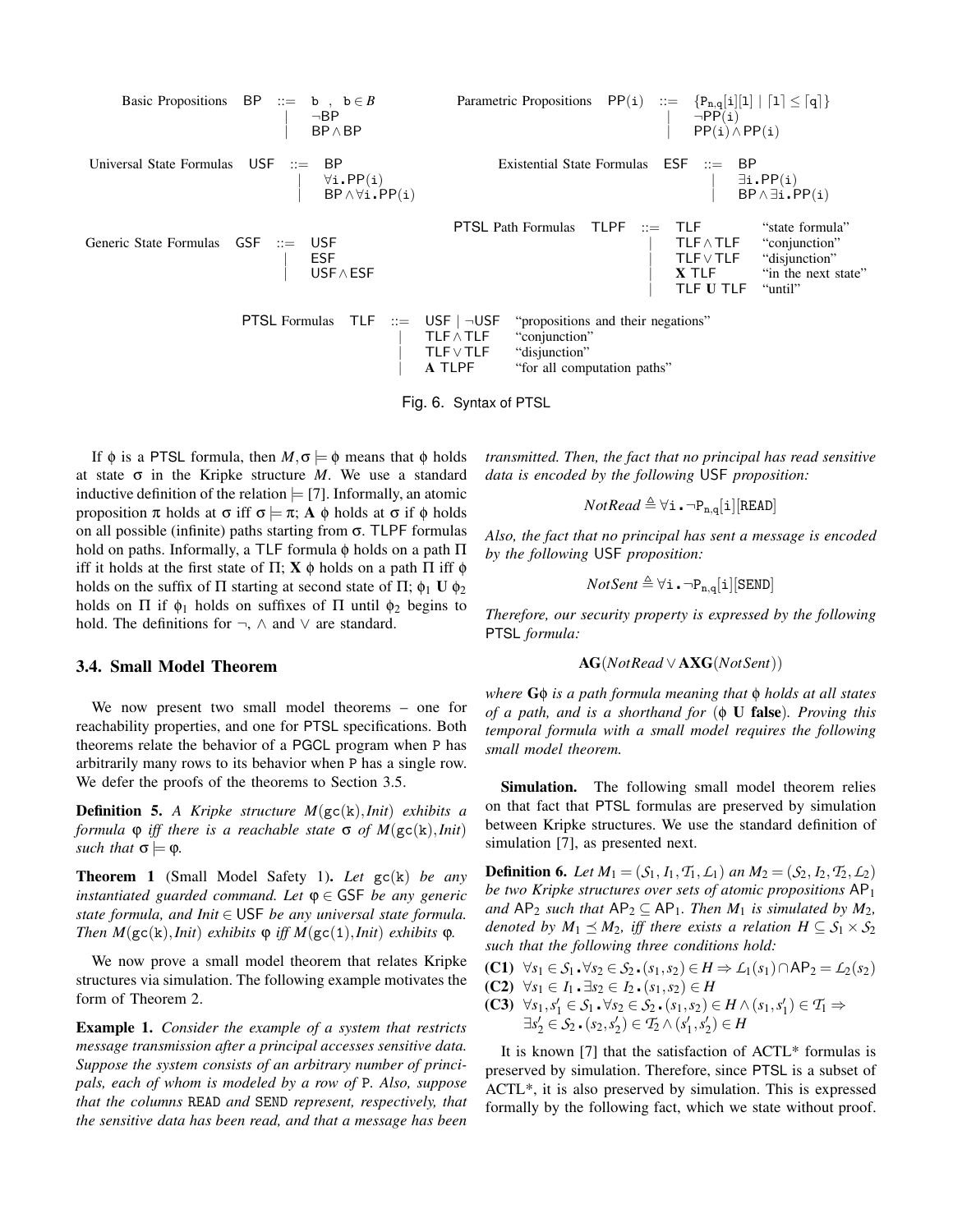Fact 1. *Let M*<sup>1</sup> *and M*<sup>2</sup> *be two Kripke structures over propositions*  $AP_1$  *and*  $AP_2$  *such that*  $M_1 \preceq M_2$ *. Hence, by Definition 6,*  $AP_2 \subseteq AP_1$ *. Let*  $\varphi$  *be any* PTSL *formula over* AP2*. Therefore,* ϕ *is also a* PTSL *formula over* AP1*. Then*  $M_2 \models \varphi \Rightarrow M_1 \models \varphi$ .

Theorem 2 (Small Model Simulation). *Let* gc(k) *be any instantiated guarded command. Let Init* ∈ GSF *be any generic state formula. Then*  $M(\text{gc}(k),Init) \preceq M(\text{gc}(1),Init)$ *and*  $M(\text{gc}(1),Init) \preceq M(\text{gc}(k),Init)$ *.* 

The following is a corollary of Theorem 2. Note that this corollary is the dual of Theorem 1 obtained by swapping the types of ϕ and *Init*.

Corollary 3 (Small Model Safety 2). *Let* gc(k) *be any instantiated guarded command. Let* ϕ ∈ USF *be any universal state formula, and Init* ∈ GSF *be any generic state formula. Then*  $M(\text{gc}(k),Init)$  *exhibits*  $\varphi$  *iff*  $M(\text{gc}(1),Init)$  *exhibits*  $\varphi$ *.* 

*Proof:* Follows from: (i) the observation that exhibition of a USF formula φ is expressible in PTSL as the TLF formula  $\mathbf{F}$   $\phi$ , (ii) Theorem 2, and (iii) Fact 1.  $\overline{\phantom{a}}$ 

# 3.5. Proofs of Small Model Theorems

In this section, we prove our small model theorems<sup>1</sup>. We first present a set of supporting lemmas for the proof of Theorem 1. The proofs of these lemmas, along with the statements and proofs of lemmas on which they rely, can be found in the full version [17].

Two types of lemmas follow: (i) store projection lemmas that show that the effect of executing a PGCL program carries over from larger stores to unit stores and (ii) store generalization lemmas that show that the effect of executing a PGCL program carries over from the unit store to larger stores. Intuitively, the two types of lemmas enable the forward and backward reasoning necessary for the proof of Theorem 1's forward and reverse implications, respectively.

The first lemma states that a store  $\sigma$  satisfies an universal state formula  $\varphi$  iff every projection of  $\sigma$  satisfies  $\varphi$ .

**Lemma 4.** *Let*  $φ ∈ \text{USE}$  *and*  $σ$  *be any store. Then:* 

$$
\sigma \models \varphi \Leftrightarrow \forall i \in [1, \sigma^n] \cdot \sigma \downharpoonleft i \models \varphi
$$

The next lemma states that if a store  $\sigma$  satisfies a generic state formula  $\varphi$ , then some projection of  $\sigma$  satisfies  $\varphi$ .

**Lemma 5.** *Let*  $φ ∈ GSF$  *and*  $σ$  *be any store. Then:* 

$$
\sigma \models \varphi \Rightarrow \exists i \in [1, \sigma^n] \cdot \sigma \downharpoonleft i \models \varphi
$$

The next lemma states that if a store  $\sigma$  is transformed to  $\sigma'$ by executing an instantiated guarded command  $gc(k)$ , then every projection of  $\sigma$  is transformed to the corresponding projection of  $\sigma'$  by executing  $gc(k)$ .

Lemma 6 (Instantiated Command Projection). *For any stores* σ,σ ′ *and instantiated guarded command* gc(k)*:*

$$
\{\sigma\} \text{ gc(k)} \{\sigma'\} \Rightarrow \forall i \in [1, \sigma^n] \cdot \{\sigma \mid i\} \text{ gc(1)} \{\sigma' \mid i\}
$$

The last lemma relating store projection and formulas states that if every projection of a store  $\sigma$  satisfies a generic state formula ϕ, then σ satisfies ϕ.

**Lemma 7.** *Let*  $φ ∈ GSF$  *and*  $σ$  *be any store. Then:* 

$$
\forall i \in [1, \sigma^n] \cdot \sigma \mid i \models \varphi \Rightarrow \sigma \models \varphi
$$

So far, we used the concept of store projection to show that the effect of executing a PGCL program carries over from larger stores to unit stores (i.e., stores obtained via projection). To prove our small model theorems, we also need to show that the effect of executing a PGCL program propagate in the opposite direction, i.e., from unit stores to larger stores. To this end, we first present a notion, called store generalization, that relates unit stores to those of arbitrarily large size.

**Definition 7** (Store Generalization). Let  $\sigma = (\sigma^B, 1, \sigma^P)$  be any *store. For any*  $k \in \mathbb{N}$  *we write*  $\sigma$  | *k to mean the store satisfying the following condition:*

$$
(\sigma \upharpoonright k)^n = k \wedge \forall i \in [1, k] \cdot (\sigma \upharpoonright k) \downharpoonleft i = \sigma
$$

Intuitively,  $\sigma \upharpoonright k$  is constructed by duplicating *k* times the only row of  $\sigma^P$ , and leaving the other components of σ unchanged. We now present a lemma related to store generalization, which is needed for the proof of Theorem 1. The lemma states that if a store  $\sigma$  is transformed to  $\sigma'$ by executing an instantiated guarded command  $gc(k)$ , then every generalization of  $\sigma$  is transformed to the corresponding generalization of  $\sigma'$  by executing  $gc(k)$ .

Lemma 8 (Instantiated Command Generalization). *For any stores* σ,σ ′ *and instantiated guarded command* gc(1)*:*

$$
\{\sigma\} \text{ gc}(1) \; \{\sigma'\} \Rightarrow \forall [k] \in \mathbb{N} \text{.} \{\sigma \upharpoonright [k]\} \; \text{gc}(k) \; \{\sigma' \upharpoonright [k]\}
$$

3.5.1. Proof of Theorem 1. We now prove Theorem 1. We utilize the preceding store projection lemmas for the forward implication and the generalization lemmas for the reverse implication.

*Proof:* For the forward implication, let  $\sigma_1, \sigma_2, \ldots, \sigma_n$  be a sequence of states of  $M(\text{gc}(k),Init)$  such that:

$$
\sigma_1 \models \textit{Init} \bigwedge \sigma_n \models \varphi \bigwedge \forall i \in [1, n-1] \cdot \{\sigma_i\} \text{ gc(k)} \{\sigma_{i+1}\}\
$$

Since  $\varphi \in \text{GSF}$ , by Lemma 5 we know that:

 $\exists j \in [1, \lceil k \rceil] \cdot \sigma_n \mid j \models \varphi$ 

Let  $j_0$  be such a  $j$ . By Lemma 4, since  $Init \in \text{USF}:$ 

$$
\sigma_1 \downharpoonleft j_0 \models \textit{Init}
$$

By Lemma 6, we know that:

$$
\forall i \in [1, n-1] \cdot \{\sigma_i \mid j_0\} \text{ gc}(1) \{\sigma_{i+1} \mid j_0\}
$$

<sup>1.</sup> The reader may skip this section without loss of continuity.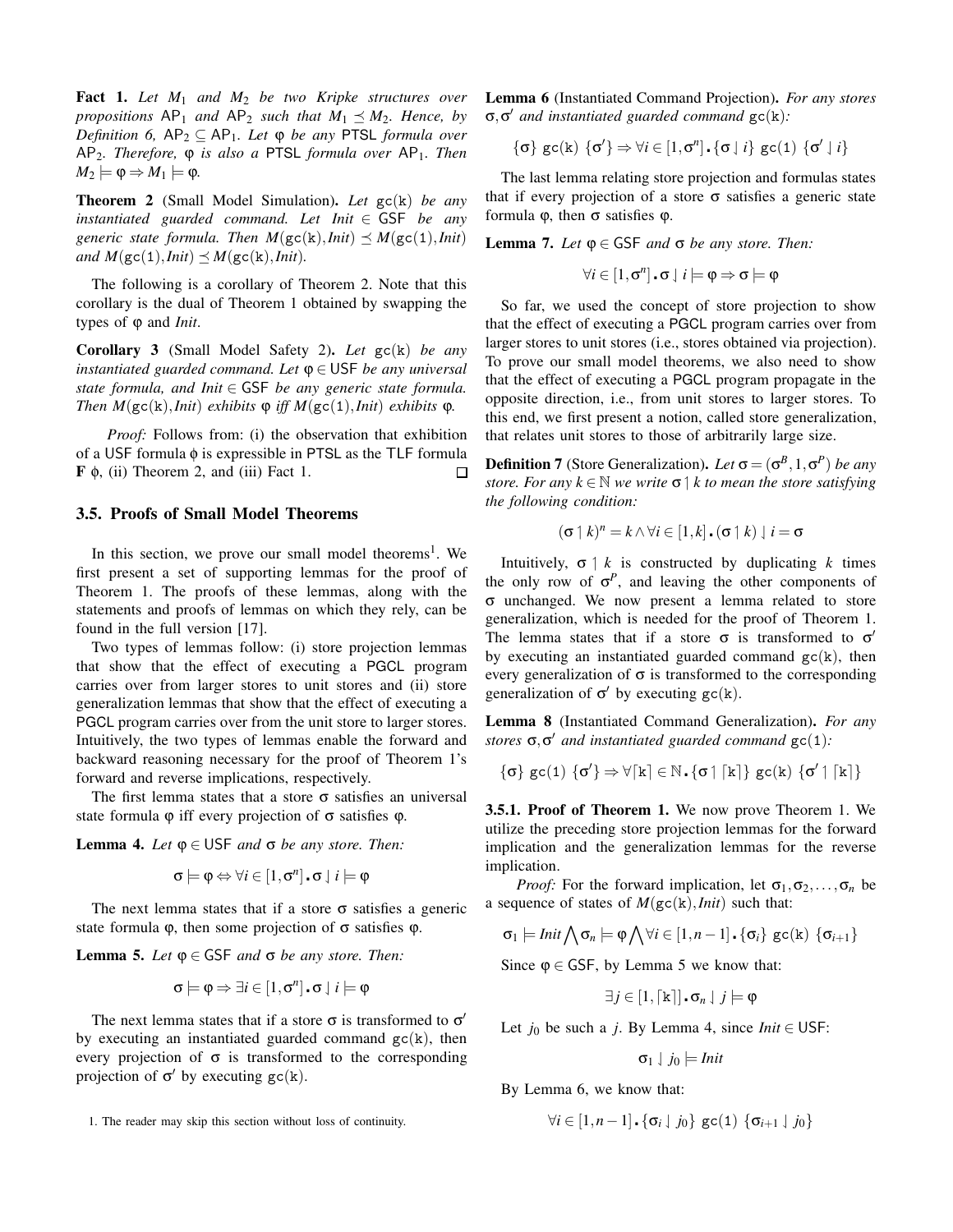Therefore,  $\sigma_n$   $\downarrow$  *j*<sub>0</sub> is reachable in  $M(\text{gc}(1), \text{Init})$  and  $\sigma_n$  $j_0 \models \varphi$ . Hence,  $M(\text{gc}(1),Init)$  exhibits  $\varphi$ . For the reverse implication, let  $\sigma_1, \sigma_2, \ldots, \sigma_n$  be a sequence of states of  $M(\text{gc}(1),\text{Init})$  such that:

$$
\sigma_1 \models \textit{Init} \bigwedge \sigma_n \models \varphi \bigwedge \forall i \in [1, n-1] \cdot \{\sigma_i\} \text{ gc}(1) \{\sigma_{i+1}\}\
$$

For each  $i \in [1, n]$ , let  $\hat{\sigma}_i = \sigma_i \mid [k]$ . Therefore, since *Init* ∈ USF, by Lemma 4, we know:

$$
\forall j \in [1, \lceil k \rceil] \cdot \widehat{\sigma_1} \downharpoonright j \models \textit{Init} \Rightarrow \widehat{\sigma_1} \models \textit{Init}
$$

Also, since  $\varphi \in GSF$ , by Lemma 7 we know that:

$$
\forall j \in [1, \lceil \mathbf{k} \rceil] \cdot \widehat{\sigma_n} \mid j \models \varphi \Rightarrow \widehat{\sigma_n} \models \varphi
$$

Finally, by Lemma 8, we know that:

$$
\forall i \in [1, n-1] \cdot \{\widehat{\sigma_i}\} \text{ gc(k) } \{\widehat{\sigma_{i+1}}\}
$$

Therefore,  $\widehat{\sigma_n}$  is reachable in  $M(\text{gc}(k),Init)$  and  $\widehat{\sigma_n} \models \varphi$ . Hence,  $M(\text{gc}(k),Init)$  exhibits  $\varphi$ . This completes the proof.

#### 3.5.2. Proof of Theorem 2. We now prove Theorem 2.

*Proof:* Recall the conditions C1–C3 in Definition 6 for simulation. For the first simulation, we propose the following relation  $H$  and show that it is a simulation relation:

$$
(\sigma, \sigma') \in \mathcal{H} \Leftrightarrow \exists i \in [1, \lceil \mathbf{k} \rceil] \cdot \sigma' = \sigma \mid i
$$

C1 holds because our atomic propositions are USF formulas, and Lemma 4; C2 holds because *Init* ∈ GSF and Lemma 5; C3 holds by Definition 4 and Lemma 6. For the second simulation, we propose the following relation  $H$  and show that it is a simulation relation:

$$
(\sigma,\sigma')\in\mathcal{H} \Leftrightarrow \sigma'=\sigma\upharpoonleft\lceil\mathtt{k}\rceil
$$

Again, C1 holds because our atomic propositions are USF formulas, Definition 7, and Lemma 4; C2 holds because *Init* ∈ GSF, Definition 7, and Lemma 7; C3 holds by Definition 4 and Lemma 8. This completes the proof.  $\Box$ 

Note the asymmetry between Theorem 1 and Theorem 2. Ideally, we would like to prove a dual of Theorem 2 with *Init* ∈ USF, and the atomic propositions of PTSL being GSF. Then, Theorem 1 would be a corollary of this dual theorem. Unfortunately, such a dual of Theorem 2 is difficult to prove. Specifically, the problem shows up when proving that  $M(\text{gc}(k),Init) \preceq M(\text{gc}(1),Init)$ . Suppose we attempt to prove this by showing that the following relation is a simulation:

$$
(\sigma, \sigma') \in \mathcal{H} \Leftrightarrow \exists i \in [1, \lceil \mathbf{k} \rceil] \cdot \sigma' = \sigma \mid i
$$

Unfortunately, Lemma 5 is too weak to imply that  $H$  satisfies even condition C1. Specifically, this is because in the consequent of the implication in Lemma 5 we have ∃*i* instead of ∀*i*. Indeed, since GSF subsumes ESF, replacing ∃*i* with ∀*i* in Lemma 5 results in an invalid statement. Essentially, this loss of validity stems from the fact that the whole-array updates in PGCL allow different rows to be assigned different values. On the other hand, Lazic et al. [29] allow only a more restricted

form (i.e., reset) of whole-array updates. This enables Lazic et al. to prove simulation, but reduces the expressivity of their modeling language. As noted earlier, we found this additional expressivity in PGCL to be crucial for modeling SecVisor.

### 4. Applications

We demonstrate our methodology on two hypervisors: SecVisor and the sHype [39] mandatory-access-control extension to Xen [3].

# 4.1. SecVisor

Recall our model of SecVisor from Section 3.1.1 and the expression of SecVisor's security properties as PTSL formulas from Section 3.3.

4.1.1. Initial Failed Verification and Vulnerabilities. We used the Murϕ model checker to verify ϕ*exec* and ϕ*code* on our SecVisor model. Murϕ discovered counterexamples to both properties. Based on these counterexamples, we identified vulnerabilities in SecVisor's design. We crafted exploits to ensure that the vulnerabilities were also exploitable in SecVisor's implementation.<sup>2</sup> Both vulnerabilities result from flaws in Sync.

Approved Page Remapping. The first vulnerability, called Approved Page Remapping, was derived from Murϕ's counterexample to ϕ*exec*. The counterexample involves the attacker modifying a P<sub>n,q</sub> row with SPTPA = KC and SPTX =  $\top$ . Specifically, the attacker changes the value of KPTPA from KC to UM. The new KPTPA value is then copied by Sync into SPTPA. Since SPTX =  $\top$ , this results in a violation of  $\varphi_{exec}$ . The key flaw here, in terms of SecVisor's operation, is that a KPT entry is copied into the SPT without ensuring that kernel code virtual addresses are not mapped to physical pages containing kernel data or user memory. Subsequently, the CPU is in a position to execute arbitrary (and possibly malicious) code.

To demonstrate that this vulnerability is present in SecVisor's implemenation, we crafted an exploit (about 37 lines of C) as a kernel module. This exploit modifies the physical address of a page table entry mapping an approved code page, to point to a page containing unapproved code. When executed on a SecVisor-protected Linux kernel running on an AMD SVM platform, our exploit overwrote a page table entry which originally mapped a physical page containing approved code to point to an arbitrary (unapproved) physical page. SecVisor copied this entry into the SPT, potentially permitting the CPU to execute unapproved code in kernel mode.

Our current exploit implementation requires that SecVisor approve the kernel module containing the exploit code for execution in kernel mode. This is unrealistic since any reasonable

<sup>2.</sup> These vulnerabilities were identified independently by two of SecVisor's authors during an audit of SecVisor's implementation, but were not reported in any peer-reviewed publication. However, an informal update to the SecVisor paper [40] detailing the vulnerabilities is available.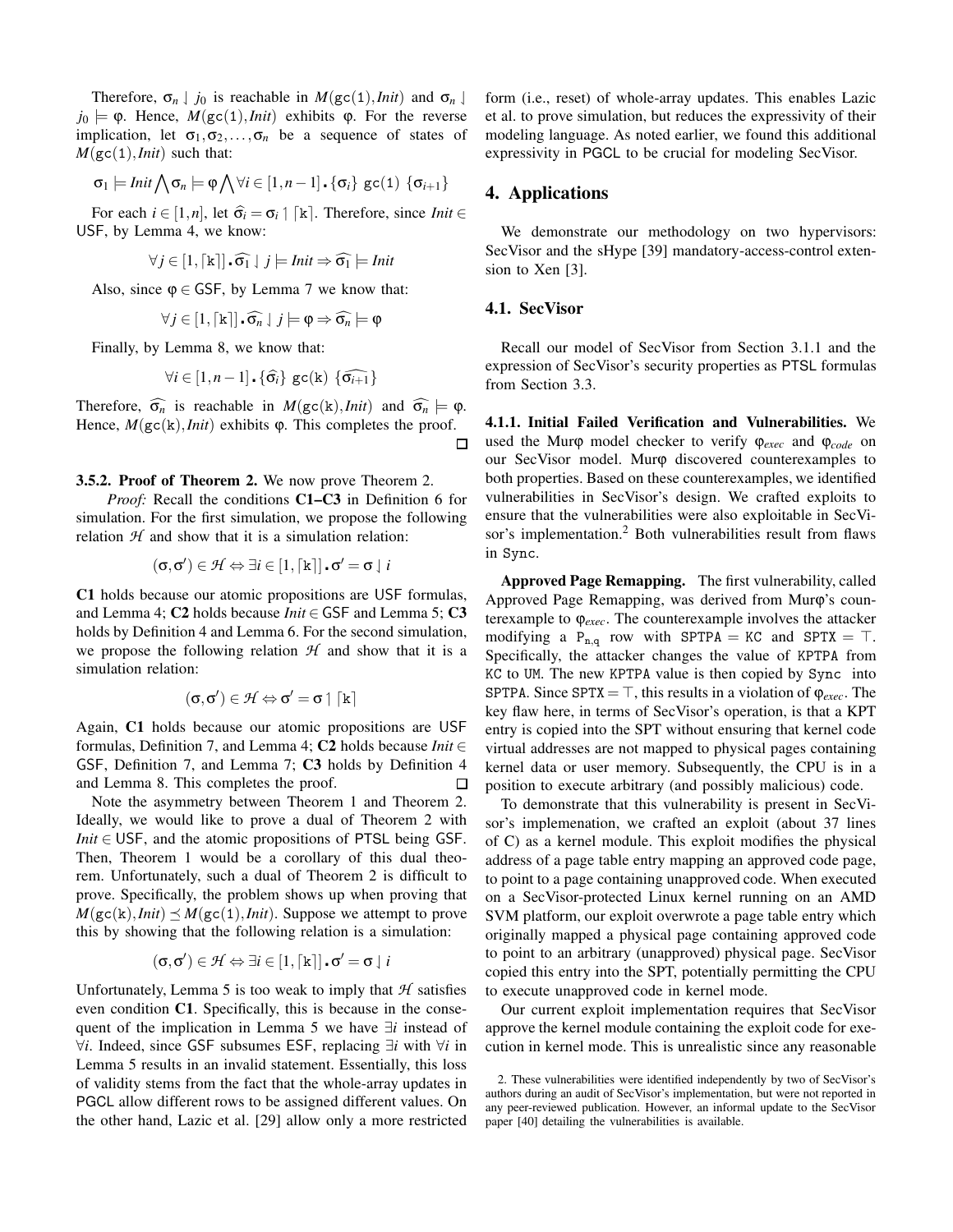approval policy will prohibit the execution of kernel modules obtained from untrusted sources. However, it could be possible for the attacker to run our exploit without loading a kernel module. This could be done by executing pre-existing code in the kernel that modifies the kernel page table entries with attacker-specified parameters. The attacker could, for example, exploit a control-flow vulnerability (such as a buffer overflow) in the kernel to call the kernel page table modification routine with attacker-supplied parameters.

Writable Virtual Alias. The second vulnerability, called Writable Virtual Alias, was derived from Murϕ's counterexample to ϕ*code*. The counterexample involves the attacker modifying a P<sub>n,q</sub> row with SPTPA = UM and SPTRW =  $\top$ . Specifically, the attacker changes the value of KPTPA from UM to KC. The new KPTPA value is then copied by Sync into SPTPA. Since SPTRW =  $\top$ , this results in a violation of  $\varphi_{code}$ . The key flaw here, in terms of SecVisor's operation, is that a KPT entry is copied into the SPT without ensuring that virtual addresses mapped to kernel data or user memory are not replaced by virtual addresses mapped to kernel code. Then, the attacker uses the writable virtual alias to inject arbitrary (and possibly malicious) code into kernel code pages.

To demonstrate that this vulnerability is present in SecVisor's implementation, we created an exploit using about 15 lines of C code. Our exploit opens /dev/mem, maps a user page with write permissions to a physical page (at address KERNEL\_CODE\_ADDR) containing approved kernel code, and writes an arbitrary value into the target physical page via the virtual user page. When executed against SecVisor on an AMD SVM platform running Linux 2.6.20.14, our exploit successfully overwrote an approved kernel code with arbitrary code. An interesting aspect of the exploit is that it can be executed from user mode by an attacker that has administrative privileges.

4.1.2. Repair and Final Successful Verification. Both vulnerabilities in SecVisor are due to Sync copying untrusted data into the SPT without validation. Our fix introduces two checks into Sync, resulting in a Secure Sync, shown by the following guarded command:

$$
\begin{array}{rl}\text{Secure\_Sync} & \equiv\\ & \top \ ? \ \text{for $i$ : P_{n,q}$ do \\ & (\neg P_{n,q}[i][\text{SPTX}] \ \wedge \ \neg (P_{n,q}[i][\text{KPTPA}] = \text{KC})) \ ? \\ & P_{n,q}[i][\text{SPTPA}] := P_{n,q}[i][\text{KPTPA}] \end{array}
$$

The two checks ensure that: (i) executable SPT entries are not changed by Secure Sync, eliminating the Approved Page Remapping attack, and (ii) KPT entries pointing to kernel code are never copied over to the SPT by Secure\_Sync, eliminating the Writable Virtual Alias attack. Murφ is no longer able to find any attacks that violate ϕ*exec* or ϕ*code* in the fixed SecVisor program. Note that the initial condition, ϕ*init*, is expressible in USF, and the negations of ϕ*exec* and ϕ*code* are expressible in GSF. Therefore, by Theorem 1, we know that the fixed SecVisor satisfies both ϕ*exec* and ϕ*code* for SPTs and KPTs of arbitrary size.

We added the two checks shown above to SecVisor's SPT synchronization procedure by modifying 105 lines of C code. We checked that our exploits failed against the patched version of SecVisor. More details on the fixes to SecVisor's implementation including pseudo-code are available in a companion technical report [18].

4.1.3. Strength of Our Approach. To highlight the power of our approach, we used Murϕ to verify the correct SecVisor with an increasing number of KPT and SPT entries. We used a 3.20GHz Pentium 4 machine with 2GB of memory. Each verification includes three pages of physical memory representing, respectively, kernel code, kernel data, and user memory.

Initially, we included three entries in both the KPT and the SPT. Murϕ reported a successful verification after searching over 55,000 states, firing over 2 million rules, and running for 2.5 seconds, with a maximum memory utilization of less than 8MB. We increased the number of entries in both the KPT and the SPT to four and repeated the verification. Muro successfully verified the new model after searching over 1.7 million states, firing more than 88 million rules, and running around 6 minutes, with a maximum memory utilization of less than 256MB. Since the adversary arbitrarily modifies every bit of a page table entry (about 4 bits), and we add two additional pages, we expected the resulting model to be between 9 and  $2<sup>7</sup>$  times larger. The actual observed explosion was  $2<sup>5</sup>$  times in terms of explored states and required memory.

The verification of a model with five KPT and SPT entries exceeded available memory. Given the observed statespace explosion, we estimate that this verification would require about 8GB of memory. Verifying a realistic model with 256MB of paged memory  $(2^{16}$  4KB pages) would require multiple terabytes of memory to represent the state space explicitly. More importantly, successful verification of such a model would not demonstrate the correctness of larger models. In contrast, our approach handles models of unbounded size.

### 4.2. sHype Security Architecture

Next, we explore the expressiveness of PGCL and PTSL by analyzing the Chinese Wall Policy as implemented in sHype hypervisor security architecture [39]. sHype is a mandatoryaccess-control-based system implemented in the Xen hypervisor [3], the research hypervisor rHype [36], and the PHYP commercial hypervisor [43].

4.2.1. Chinese Wall Policy. Access control policies distinguish between two primary types: principals and objects. The Chinese Wall Policy (CWP) [5] aims to prevent conflicts of interest when a principal can access objects owned by competing parties. It is both a confidentiality and integrity policy since it governs all accesses (e.g., reads and writes). It can be viewed as a two-level separation policy as it partitions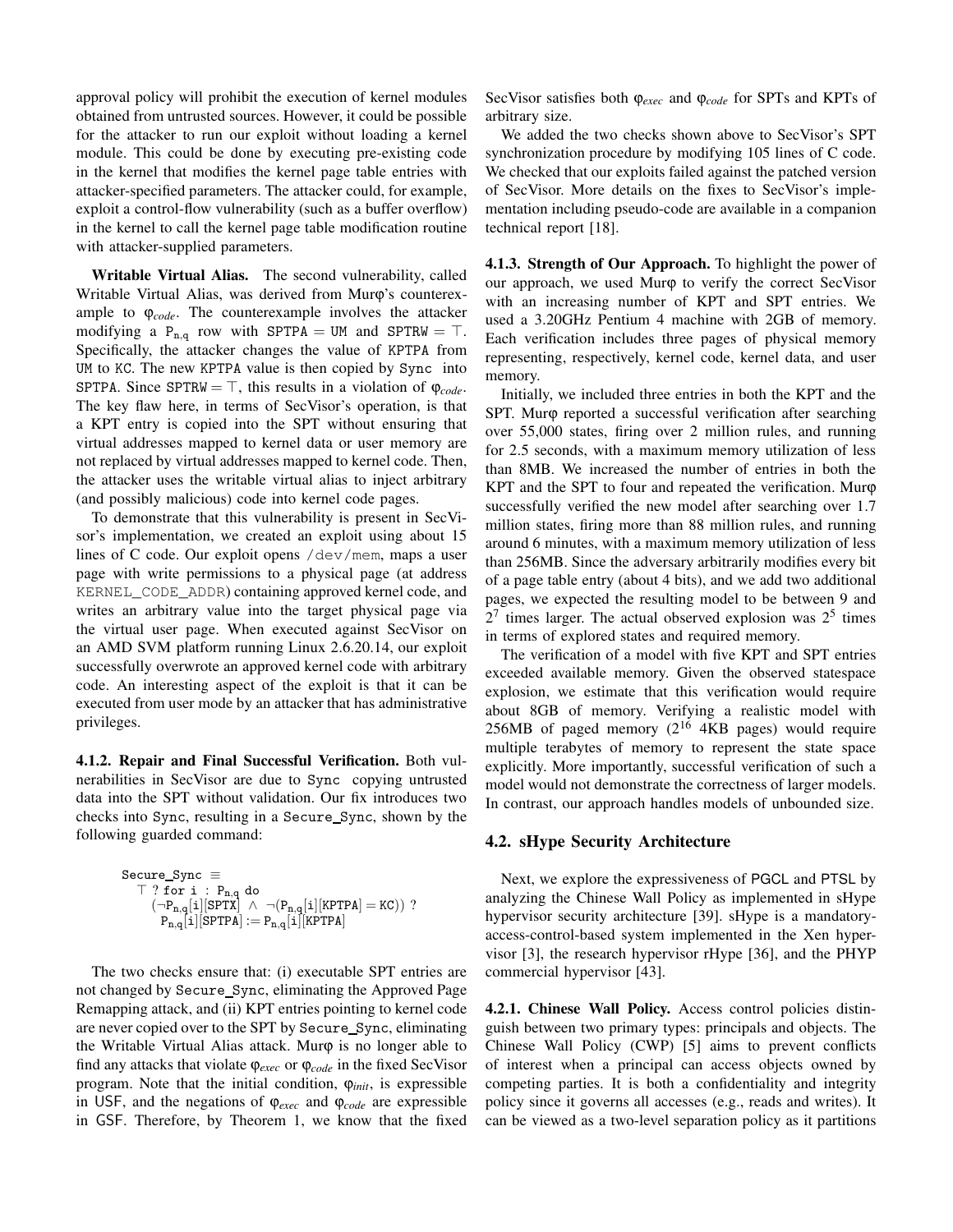resources based on their membership in sets that are contained in other sets.

In sHype's CWP implementation, principals are virtual machine (VM) instances, and objects are abstract workloads, represented concretely by sets of executable programs and their associated input and output data. Workloads are grouped into Chinese Wall types (CW-types), and CW-types are grouped further into Conflict of Interest (CoI) classes. The ability of a VM to gain access to a new workload is constrained by workloads it already has access to. Specifically, a VM may access workloads of at most one CW-type for each CoI class, with its first workload access being arbitrary. We now formalize the sHype CWP security property.

Definition 8. *Formally, a sHype CWP is a five tuple* (*W L*,*CW Types*,*CoIClasses*,*TypeMap*,*ClassMap*) *where: (i)*  $WL = \{w_1, \ldots, w_L\}$  *is a finite set of L workloads, (ii)*  $CWTypes = \{cwt_1, \ldots, cwt_T\}$  *is a finite set of T CWTypes, (iii)* CoIClasses =  $\{coi_1, \ldots, coic\}$  *is a finite set of C Conflict of Interest classes, (iv) TypeMap maps W L to CW Types, and (v)* ClassMap maps WL to CoIClasses.

4.2.2. Encoding sHype CWP in PGCL. Each row of the parameterized array P represents a VM, and each column of P represents a workload. Thus,  $P[i][j] = \top$  iff the *i*-th virtual machine *vm<sup>i</sup>* has access to the *j*-th workload *w<sup>j</sup>* .

The CWP confidentiality (read) policy in sHype says that a VM *vm* may access a workload *w* iff for all other workloads *w*<sup>'</sup> that *vm* can access already, either  $TypeMap(w') =$  $TypeMap(w)$ , or  $ClassMap(w') \neq ClassMap(w)$ . Moreover, sHype's CWP write policy is equivalent to its read policy. Hence, we can combine the two policies, and express the combination as a safety property as follows:

Definition 9 (sHype CWP Access Property).

$$
\forall \mathbf{i} \cdot \bigwedge_{w \in WL} (P[\mathbf{i}][w] \Rightarrow (\phi_1(\mathbf{i}, w) \vee \phi_2(\mathbf{i}, w))) \text{ ,} where
$$

$$
\phi_1(\mathtt{i}, w) \equiv \bigvee_{w' \in WL \setminus \{w\}} \mathbb{P}[\mathtt{i}][w'] \land (TypeMap(w') = TypeMap(w))
$$

$$
\phi_2(\mathtt{i}, w) \equiv \bigwedge_{w' \in WL \setminus \{w\}} P[\mathtt{i}][w'] \Rightarrow (ClassMap(w') \neq ClassMap(w))
$$

Note that *WL*, *CWTypes* and *CoIClasses* are all finite sets, and *TypeMap* and *ClassMap* have finite domains and ranges. Therefore, sHype's CWP policy is expressible as a USF formula, and its negation as a ESF formula.

Initial State. A system implementing CWP starts in an initial state when no previous accesses have occurred. This is expressed by the following USF formula:

$$
Init \triangleq \forall \mathbf{i} \cdot \bigwedge_{w \in WL} \neg P[\mathbf{i}][w]
$$

4.2.3. Reference Monitor. We compile an arbitrary CWP policy *P* = (*W L*,*CW Types*,*CoIClasses*,*TypeMap*,*ClassMap*) into a reference monitor that enforces the CWP Access Property for *P* by restricting VM accesses to workloads. Specifically, for each  $w \in W\tilde{L}$ , let  $g(i, w)$  be the guard that allows the *i*-th VM access to workload *w* under the CWP Access Property. For example, consider the following policy:

$$
P = (WL = \{w_1, w_2, w_3, w_4, w_5\},
$$
  
\n
$$
CWTypes = \{BankA, BankB, TechA, TechB\},
$$
  
\n
$$
ColClasses = \{BankB, TechCompanies\},
$$
  
\n
$$
TypeMap(w_1) = BankA, TypeMap(w_2) = BankA,
$$
  
\n
$$
TypeMap(w_3) = BankB, TypeMap(w_4) = TechA,
$$
  
\n
$$
TypeMap(w_5) = TechB, ClassMap(w_1) = Banks,
$$
  
\n
$$
ClassMap(w_2) = Banks, ClassMap(w_3) = Banks,
$$
  
\n
$$
ClassMap(w_4) = TechCompanies,
$$
  
\n
$$
ClassMap(w_5) = TechCompanies.)
$$

Following Definition 9:

$$
g(i, w_1) \triangleq \phi_1(i, w_1) \vee \phi_2(i, w_1) \Leftrightarrow
$$
  
\n
$$
(\mathbf{P}[i][w_2] \vee (\neg \mathbf{P}[i][w_2] \wedge \neg \mathbf{P}[i][w_3])) \Leftrightarrow (\mathbf{P}[i][w_2] \vee \neg \mathbf{P}[i][w_3])
$$
  
\n
$$
g(i, w_3) \triangleq (\neg \mathbf{P}[i][w_1] \wedge \neg \mathbf{P}[i][w_2])
$$

The other guards are defined analogously. Let there be a variable hypercall such that the monitor runs whenever hypercall =  $\top$ . Moreover, for each  $w \in WL$ , the column  $ACCESS(w)$  is used to request access to *w*. Then, the following PGCL guarded command implements the CWP policy:

$$
\begin{array}{ll}\texttt{access\_ref\_monitor} & \equiv \\ \texttt{hypercall ?} \\ \texttt{hypercall := \bot;} \\ \texttt{for i : P_{n,q} do} \\ \texttt{P_{n,q}[i][access(w_1)] \land g(i, w_1) ? P_{n,q}[i][w_1] := \top;} \\ & \vdots \\ \texttt{P_{n,q}[i][access(w_L)] \land g(i, w_L) ? P_{n,q}[i][w_L] := \top;} \end{array}
$$

The attacker attempts any sequence of accesses of any workloads from any VM. It is expressed by the following guarded command:

$$
\begin{array}{rcl} \textsf{CWP\_Adv} & \equiv & \\ & \top \ ? & \\ \textsf{hypercall} := *; & \\ & \textsf{for i}: \mathsf{P_{n,q}}\ \textsf{do} & \\ & \top \ ?\ \mathsf{P_{n,q}}[i][\textsf{ACCESS}(w_1)] := *; & \\ & & \vdots & \\ & \top \ ?\ \mathsf{P_{n,q}}[i][\textsf{ACCESS}(w_L)] := * \end{array}
$$

Finally, we define the overall sHype system:

$$
\mathtt{sHype\_CWP} \ \equiv \mathtt{access\_ref\_monitor} \quad \parallel \ \mathtt{CWP\_Adv}
$$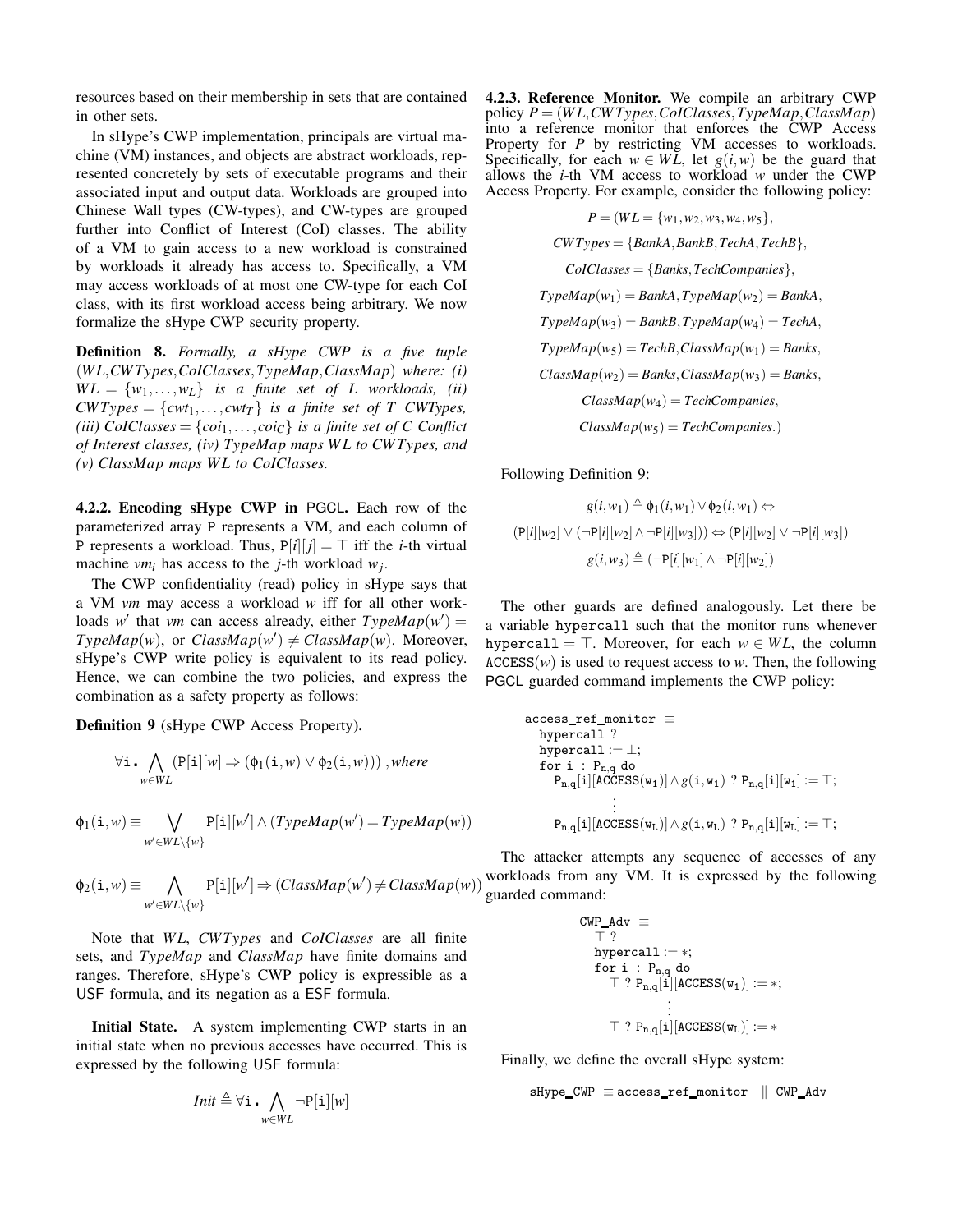sHype is expressible as a PGCL program, its initial state is expressible in USF, and the negation of the sHype CWP access property is expressible in GSF. Therefore, Theorem 1 applies and we need only verify the system with one VM (i.e., a system parameter of one).

We used the Murϕ model checker to verify the CWP Access property of our sHype model. As before, verifications were run on a 3.20GHz Pentium 4 machine with 2GB of memory. Our initial verification checked a model with one VM, corresponding to a single row in the parameterized array. No counterexamples were found after searching 230 states, firing 1,325 rules, and running for 0.10s while utilizing less than 1MB of memory. By applying Theorem 1, this successful verification extends to any finite number of VMs.

Although no additional verification is necessary to demonstrate the absence of counterexamples, we explore scaling trends and demonstrate the utility of our technique by increasing the number of virtual machines instances. With two virtual machines instances, the verification completed in less than one second after exploring 34,000 states, firing over 370,000 rules, and using close to 8MB of memory. With three virtual machines, the verification required more than one hour and twenty minutes and explored greater than 5,600,000 states, firing over 89,000,000 rules and utilizing almost 1GB of memory. Subsequent verifications with larger numbers of virtual machines exceeded the memory capacity of the machine.

### 5. Expressiveness and Limitations

We demonstrate that our approach is expressive enough to model and analyze any "parameterized" reference monitor and policy that is expressible as finite state automata (FSA). We say that a reference monitor is parameterized if it operates over the rows of a parameterized data structure in a "rowindependent" and "row-uniform" manner. Specifically, rowuniform means that the same policy is enforced on each row, while row-independent means that the policy does not refer to or depend on the content of any other row.

A FSA is defined as a five-tuple *FSA* = (*States*,*Init*,*Actions*,*T*,*Accept*) where: (i) *States* is a finite set of states of size *S*, (ii) *Init*  $\subset$  *States* is the set of initial states, (iii) *Actions* is a finite set of actions with size *A*, (iv)  $T \subseteq$  *States* × *Action* × *States* is the transition relation, and (v)  $Accept \subseteq States$  is the set of accepting states. Note that FSA are in general non-deterministic. While this does not provide additional expressive power, it enables us to represent policies compactly.

Consider the policy from Example 1 that restricts message transmission after a principal accesses sensitive data. When parameterized over processes, this policy can be viewed as the following FSA (both states are accepting, indicated by the double circle). In other words, a process respects the policy as long as its behavior is a string of actions accepted by the FSA.



Implementing a reference monitor in PGCL that enforces the policy represented by *FSA* = (*States*,*Init*,*Actions*,*T*,*Accept*) is straightforward, and involves the following steps:

- Encode the finite but unbounded aspect of the policy (i.e., VMs, processes, memory pages, etc...) as the rows of P.
- Each state  $\sigma_i \in \text{States}$  is encoded by two columns,  $\sigma_i$ and  $\sigma'_{i}$ , which represent the current and next states of the FSA respectively. We need the  $\sigma_i'$  columns to simulate FSA since FSA is non-deterministic, and could end up in multiple possible states after a sequence of actions.
- Each  $a_i \in Actions$  is encoded as a column of P. The action columns represent the action performed by the system.
- A formula Init constrains each FSA to start in an initial state. Specifically:

$$
\mathsf{Init} \triangleq \forall \mathtt{i} \centerdot \bigwedge_{s \in \mathit{Init}} P[\mathtt{i}][s] \land \bigwedge_{s \in \mathit{States} \setminus \mathit{Init}} \neg P[\mathtt{i}][s]
$$

• The transition relation *T* is encoded as a finite number of Boolean variables of the form:

$$
\forall \sigma_i, \sigma_k \in \mathit{States}, a_j \in \mathit{Action} \cdot b_{\sigma_i, a_j, \sigma_k} \Leftrightarrow T(\sigma_i, a_j, \sigma_k)
$$

- Then a general reference monitor that enforces the policy represented by *FSA* is a guarded command that loops over the rows of P, considers the action performed by the system by inspecting the action columns, and updates each row in three steps:
	- 1) Sets all  $\sigma'_k$  columns to  $\perp$ .
	- 2) Sets appropriate  $\sigma'_{k}$  columns to  $\top$  based on the  $\sigma_{i}$ and  $a_j$  columns, and  $b_{\sigma_i, a_j, \sigma_k}$ .
	- 3) Copies  $\sigma'_k$  columns into the  $\sigma_i$  columns.

Note that this essentially simulates the execution of *FSA* from the states encoded by the  $\sigma_i$  columns upon seeing the actions encoded by the  $a_j$  columns. The reference monitor is described by the following PGCL guarded command.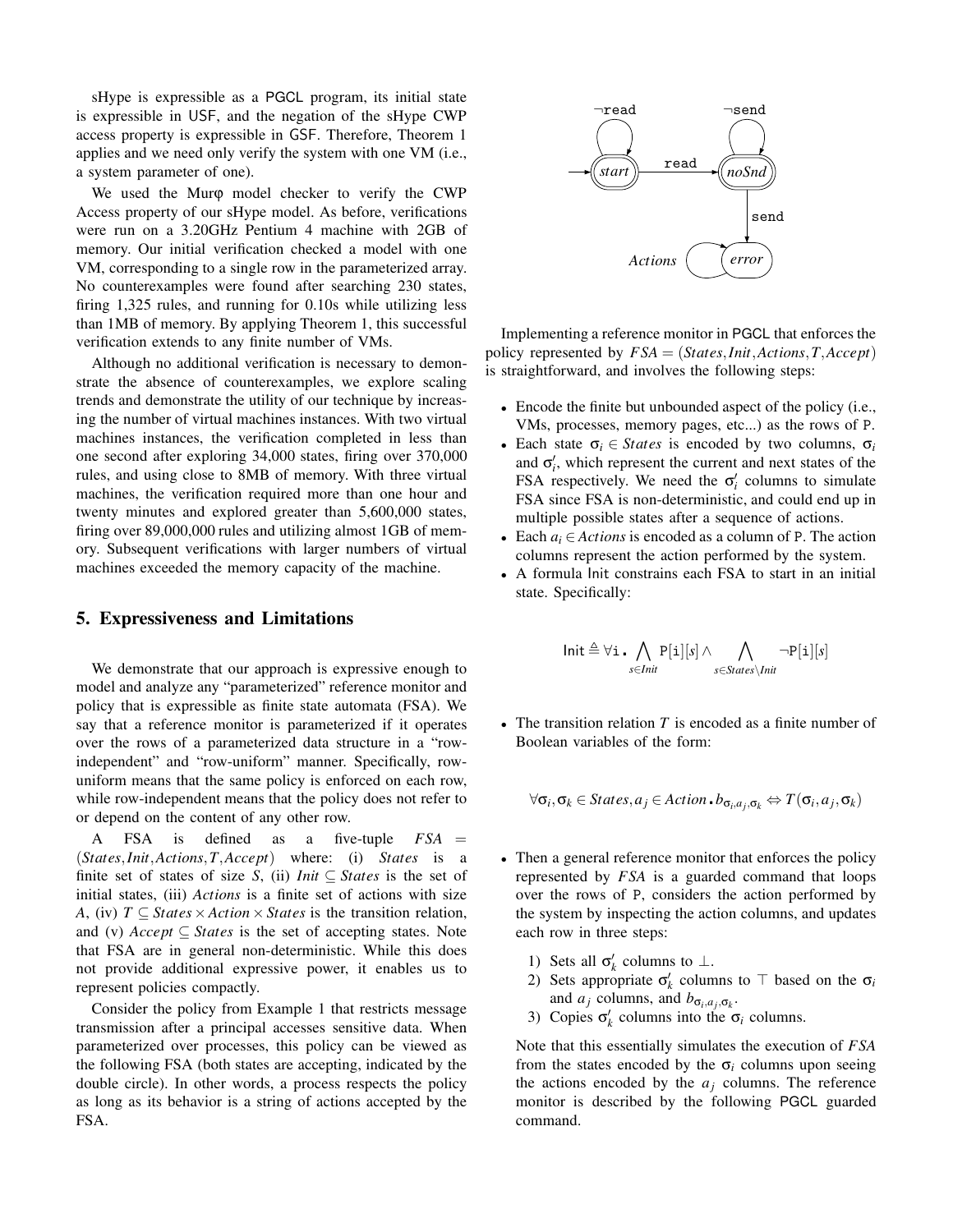$$
\begin{array}{l} \text{universal\_reference\_monitor} \equiv \\ \top \ ? \\ \text{for i : } P_{n,q} \text{ do} \\ P_{n,q}[i][\sigma'_1] := \bot; \ldots; P_{n,q}[i][\sigma'_S] := \bot; \\ \text{for i : } P_{n,q} \text{ do} \\ P_{n,q}[i][\sigma_1] \wedge P_{n,q}[i][a_1] \wedge b_{\sigma_1,a_1,\sigma_1} \ ? \ P_{n,q}[i][\sigma'_1] := \top; \\ \vdots \\ \text{for i : } P_{n,q} \text{ do} \\ P_{n,q}[i][\sigma_S] \wedge P_{n,q}[i][a_A] \wedge b_{\sigma_S,a_A,\sigma_S} \ ? \ P_{n,q}[i][\sigma'_S] := \top; \\ \text{for i : } P_{n,q} \text{ do} \\ P_{n,q}[i][\sigma_1] := P_{n,q}[i][\sigma'_1]; \ldots; P_{n,q}[i][\sigma_S] := P_{n,q}[i][\sigma'_S]; \end{array}
$$

The following guarded command implements an adversary that non-deterministically selects a sequence of input actions (via the action columns of P) to the reference monitors. Clearly, this is the strongest adversary that is constrained to input actions alone.

$$
\begin{array}{llll} \text{universal\_adv} &\equiv\\ \top&? &\\ \text{for $i$}:~P_{n,q}$ do\\ &\top&?~P_{n,q}[i][a_1]:=*; \ldots P_{n,q}[i][a_A]:=*; \end{array}
$$

We model the FSA policy as a formula in PTSL. Our specification logic admits parameterized *row formulas* of the form  $\forall i \in \mathbb{N} \cdot \varphi(i)$  where the index *i* denotes the *i*-th formula and it refers only to the variables in the *i*-th row of P. Given this form, we can encode the security policy represented by the parametric reference monitor as a row formula.

Finally, we can employ a model checker to determine if the reference monitor running in parallel with the adversary implementation satisfies the security property, equivalently:

```
universal_reference_monitor \parallel universal_adv \models \phi
```
The restrictions of row-uniform and row-independent behavior are required to express parameterized reference monitors in PGCL. These restrictions are a limitation of this work. There exist important cases of reference monitor policies, such as type enforcement [4], that are not row-independent and rowuniform. In general, safety analysis for access-control-based systems in the style of the HRU model [22] allows for the posssibility of enforcing richer policies that are not expressible with our restrictions.

# 6. Related Work

We describe related work in parametric verification for correctness, parametric verification for security, model checking for security, bug finding using model checking, and operating system verification.

Parametric Verification for Correctness. Parametric verification has been applied successfully to a wide variety of problems, including cache coherence [11], [13], bus arbitration [15], and resource allocation [10]. The general parametric model checking problem is undecidable [2], [42]. However, restricted versions of the problem, typically tailored to cache coherence protocols, yield decision procedures [12], [19]. Not surprisingly, these decision procedures are more efficient [9], [11], [14] when the problem is restricted to a greater degree.

We consider data-independent systems [45], for which efficient decision procedures [28], [29], that enable verification of *all* finite parameter instantiations by considering only a *finite* number of such instantiations, are available. However, to our knowledge, all these approaches are either not expressive enough to model reference monitors, or are less efficient than our technique. In particular, the forms of whole-array (i.e., for) operations supported by PGCL are critical for modeling and verifying the security of reference monitor-based systems that operate over unbounded data structures. Existing formalisms for parameterized verification of data-independent systems either do not allow whole-array operations [28], or restrict them to a reset or copy operation that updates array elements to fixed values [29]. Neither case can model our adversary. Our whole-array operations allow atomic updates across the array, a necessary feature for modeling reference monitors that is missing in Emerson and Kahlon [9].

Parametric Verification for Security. Lowe et al. [31] study parametric verification of authentication properties of network protocols. Roscoe and Broadfoot [37] apply data independence techniques to model check security protocols. Durgin et al. [8] show that small model theorems do not exist for a general class of security protocols. Millen [32] presents a family of protocols such that for any  $k \in \mathbb{N}$ , a member of the family has a cutoff greater than *k*. To our knowledge, we present the first small model theorems for system security.

Model Checking for Security. Guttman et al. [20] employ model checking to verify information-flow properties of SELinux. Lie et al. verify XOM [30] using Murφ<sup>3</sup>. XOM is a hardware-based approach for tamper-resistance and copyresistance. In contrast, SecVisor's goal is to protect the integrity of kernel code using memory protection. Mitchell et al. [33], [34] use Murϕ to verify the correctness of (and find bugs in) security protocol specifications. We use Mur $\varphi$ only as an exemplar of a model checker to verify the cutoff instance. Our approach is amenable to verification via other model checkers, such as SPIN [24], TLA+ [27] and SMV  $<sup>4</sup>$ .</sup>

Bug Finding. A number of projects use software model checking and static analysis to find errors in source code, without a specific attacker model. Some of these projects [6], [21], [46] target a general class of bugs. Others focus on specific types of errors, e.g., Kidd et al. [25] detect atomic set serializability violations, while Emmi et al. [16] verify correctness of reference counting implementation. All these approaches require abstraction, e.g., random isolation [25] or predicate abstraction [16], to handle source code, and therefore, are unsound and/or incomplete. In contrast, our focus is on bug detection, and verification, in the presence

<sup>3.</sup> http://verify.stanford.edu/dill/murphi.html

<sup>4.</sup> http://www.cs.cmu.edu/∼modelcheck/smv.html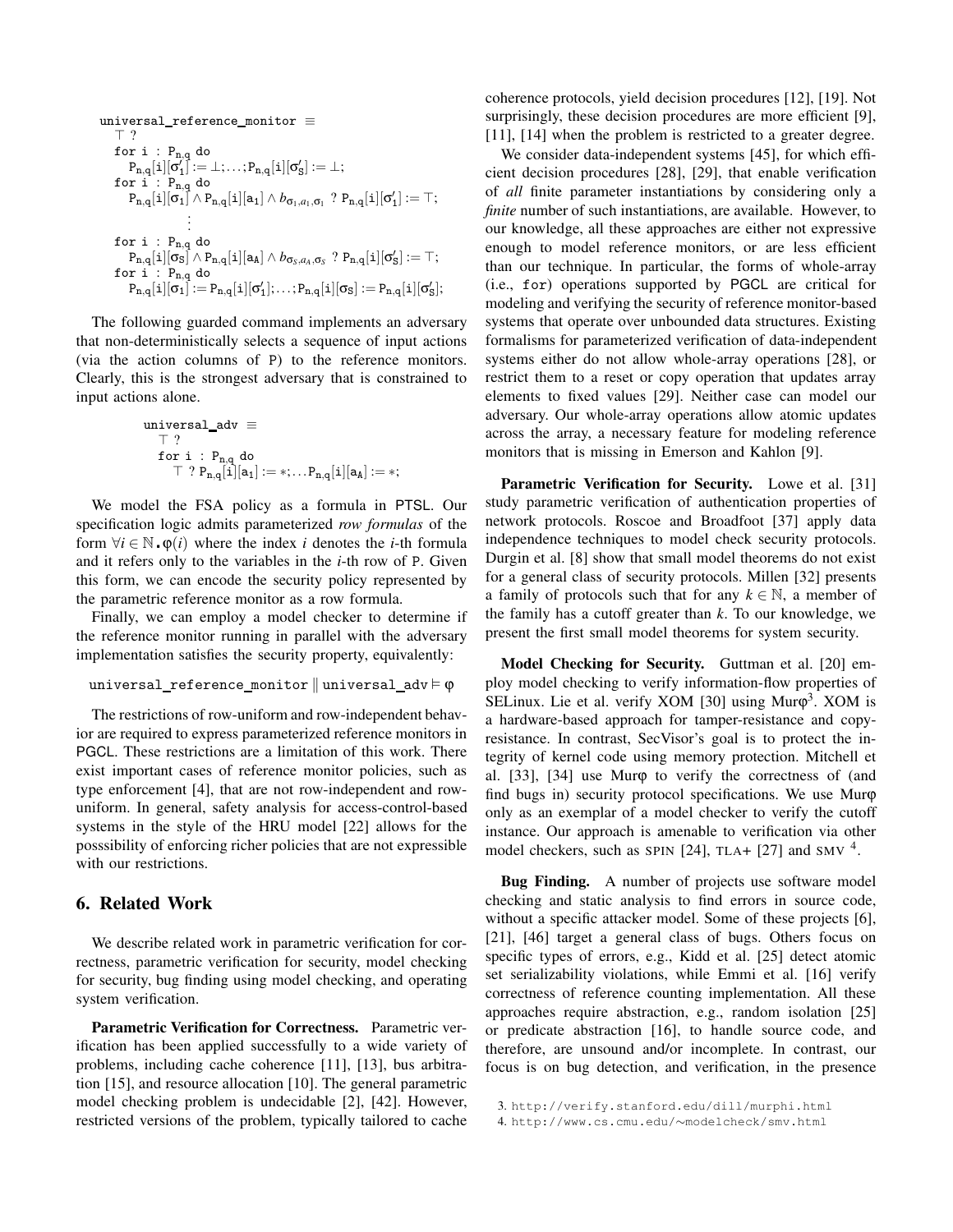of an adversary with precisely defined capabilities. Also, we do not require abstraction, and are both sound and complete.

Operating System Verification. Prior work [35], [38], [41] has explored the problem of verifying the design of secure systems. These works are similar to our own in spirit, but differ in the methods applied. They suggest an approach where properties are manually proven using a logic and without an explicit adversary model. In contrast, our focus is on automated verification of manually constructed models that include an explicit adversary model.

A number of groups – Walker et al. [44] were one of the first – have used theorem proving to verify security properties of OS implementations. For example, Heitmeyer et al. [23] use PVS to verify correctness of a data separation kernel, while Klein et al. [26] use Isabelle to prove functional correctness properties of the L4 microkernel. In contrast, we use model checking to automatically verify security properties of systems that enforce protections with unbounded data structures.

### 7. Conclusion and Future Work

The reference monitors in operating systems, hypervisors, and web browsers must correctly enforce their desired security policies in the presence of adversaries. Despite progress in developing reference monitors with small code sizes, a significant remaining factor in the complexity of automatically verifying reference monitors is the size of the data structures over which they operate. We developed a verification technique that scales even when reference monitors and adversaries operate over unbounded, but finite data structures. Our technique significantly reduces the cost and improves the practicality of automated formal verification for reference monitors. We developed a parametric guarded command language for modeling reference monitors and adversaries and a parametric temporal specification logic for expressing security policies that the monitor is expected to enforce. The central technical results of the paper are a set of small model theorems that state that in order to verify that a policy is enforced for a reference monitor with an arbitrarily large data structure, it is sufficient to model check the monitor with just one entry in its data structure. We applied this methodology to verify that the designs of two hypervisors – SecVisor and the sHype mandatory-access-control extension to Xen – correctly enforce the expected security properties in the presence of adversaries.

In future work we plan to extend PGCL and PTSL to include security properties and programs that allow relations between rows of the parameterized array. These extensions will enable modeling and analysis of reference monitors that implement more expressive access control policies. Such policies include those with relationships (e.g., ownership, sharing, and communication) between principals. Our long term goal is to extend these results and apply them to verify security properties of reference monitor implementations.

# Acknowledgment

We would like to thank Ning Qu for implementing and testing attacks against SecVisor. We thank our shepherd, David Molnar, for his guidance. We thank the anonymous reviewers and program committee for their helpful feedback and suggestions. This work was partially supported by the U.S. Army Research Office contract on Perpetually Available and Secure Information Systems (DAAD19-02-1-0389) to CMU's CyLab, the NSF Science and Technology Center TRUST, the NSF CyberTrust grant "Realizing Verifiable Security Properties on Untrusted Computing Platforms", and the Architecture Centric Engineering initiative at the Software Engineering Institute, CMU. Jason Franklin performed this research while under the support of an NSF Graduate Research Fellowship and a U.S. Department of Homeland Security (DHS) Fellowship.

#### References

- [1] J. P Anderson. Computer security technology planning study. Technical Report ESD-TR-73-51, ESD/AFSC, Hanscom AFB, Bedford, MA, Oct. 1972.
- [2] K. R. Apt and D. C. Kozen. Limits for automatic verification of finitestate concurrent systems. *Information Processing Letters*, 22(6):307– 309, 1986.
- [3] Paul Barham, Boris Dragovic, Keir Fraser, Steven Hand, Tim Harris, Alex Ho, Rolf Neugebauer, Ian Pratt, and Andrew Warfield. Xen and the art of virtualization. In *Proceedings of the 19th ACM Symposium on Operating Systems Principles (SOSP)*, 2003.
- [4] W. E. Boebert and R. Y. Kain. A practical alternative to hierarchical integrity policies. In *Proceedings of the 8th National Computer Security Conference*, Gaithersburg, Maryland, 1985.
- [5] D. F. C. Brewer and M.J. Nash. The chinese wall security policy. In *Proceedings of the IEEE Symposium on Security and Privacy*, May 1989.
- [6] Hao Chen and David Wagner. MOPS: an infrastructure for examining security properties of software. In *Proceedings of the ACM Conference on Computer and Communications Security*, pages 235–244, 2002.
- [7] Edmund M. Clarke, Orna Grumberg, and Doron Peled. *Model Checking*. MIT Press, Cambridge, MA, 2000.
- [8] Nancy A. Durgin, Patrick Lincoln, and John C. Mitchell. Multiset rewriting and the complexity of bounded security protocols. *Journal of Computer Security*, 12(2):247–311, 2004.
- [9] E. Allen Emerson and Vineet Kahlon. Reducing model checking of the many to the few. In *Proceedings of the 17th International Conference on Automated Deduction*, July 2000.
- [10] E. Allen Emerson and Vineet Kahlon. Model checking large-scale and parameterized resource allocation systems. In *Proceedings of the Eighth International Conference on Tools and Algorithms for the Construction and Analysis of Systems (TACAS '02)*, 2002.
- [11] E. Allen Emerson and Vineet Kahlon. Exact and efficient verification of parameterized cache coherence protocols. In *Proceedings of the 12th Advanced Research Working Conference on Correct Hardware Design and Verification Methods (CHARME '03)*, pages 247–262, 2003.
- [12] E. Allen Emerson and Vineet Kahlon. Model checking guarded protocols. In *18th Annual IEEE Symposium on Logic in Computer Science (LICS'03)*, 2003.
- [13] E. Allen Emerson and Vineet Kahlon. Rapid parameterized model checking of snoopy cache coherence protocols. In *Proceedings of the 9th International Conference on Tools and Algorithms for the Construction and Analysis of Systems (TACAS '03)*, 2003.
- [14] E. Allen Emerson and Kedar S. Namjoshi. Automatic verification of parameterized synchronous systems (extended abstract). In *Proceedings of the 8th International Conference on Computer Aided Verification*, 1996.
- [15] E. Allen Emerson and Kedar S. Namjoshi. Verification of parameterized bus arbitration protocol. In *Proceedings of the 10th International Conference on Computer Aided Verification*, 1998.